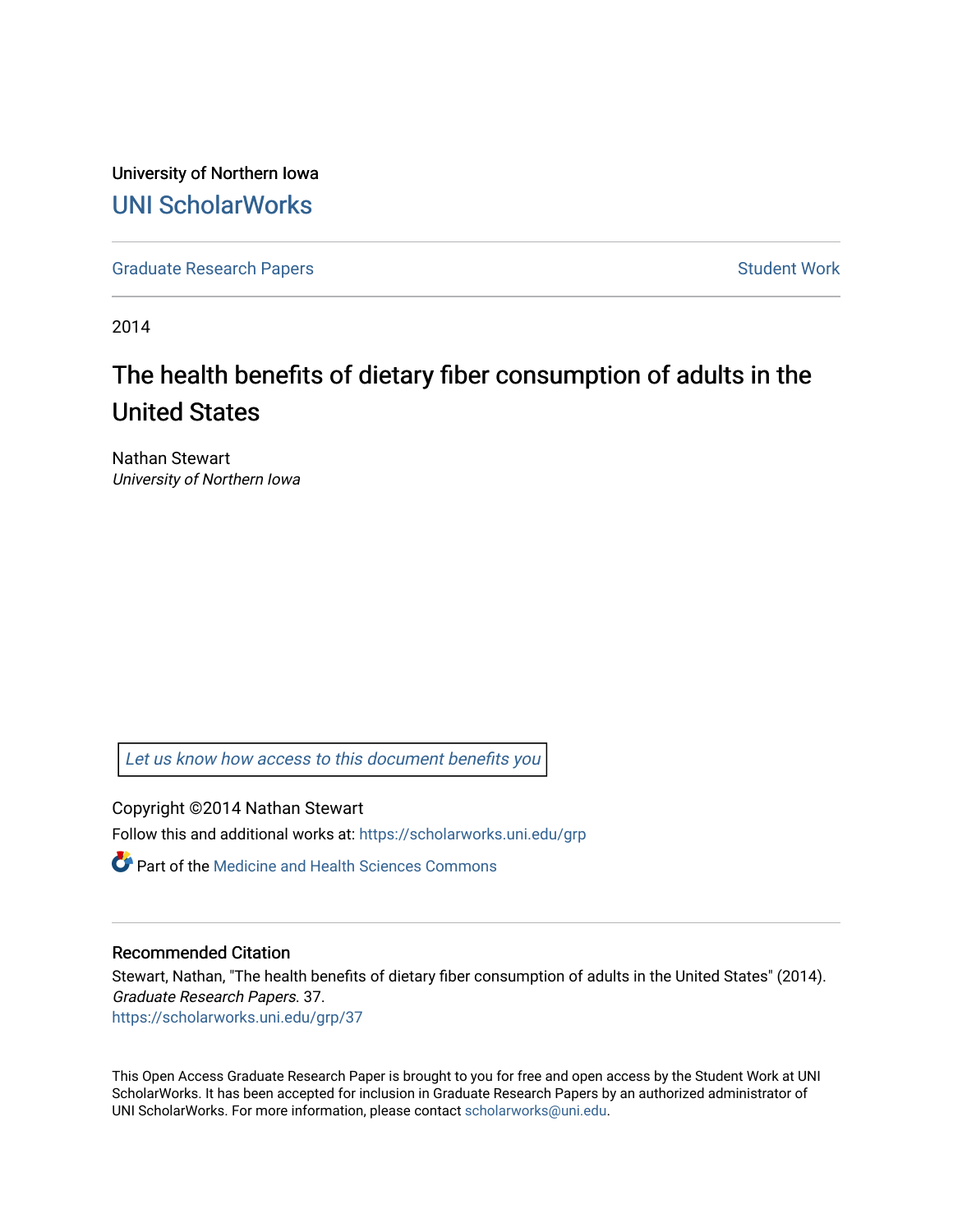# The health benefits of dietary fiber consumption of adults in the United States

# Find Additional Related Research in UNI ScholarWorks

To find related research in UNI ScholarWorks, go to the collection of [Health, Physical Education, and](http://scholarworks.uni.edu/hpels_grp/)  [Leisure Services Graduate Research Papers](http://scholarworks.uni.edu/hpels_grp/) written by students in the [School of Health, Physical](http://scholarworks.uni.edu/hpels/)  [Education, and Leisure Services](http://scholarworks.uni.edu/hpels/), College of Education, at the University of Northern Iowa.

# **Abstract**

Dietary fiber intake has been positively linked to the prevention of four of the ten leading causes of death among adults in the United States. The Centers for Disease Control and Prevention (CDC) listed the leading causes of death in 2010 as 1) heart disease, 2) cancer, 3) chronic lower respiratory disease, 4) stroke, 5) accidents, 6) Alzheimer's disease, 7) diabetes, 8) nephritis (kidney disease), 9) influenza/ pneumonia, and 10) suicides (Murphy, Xu, & Kochanek, 2013). Heart disease was responsible for a proportional mortality ratio (PMR) of 27% of deaths. Stroke was fourth on the list with 6% of deaths (CDC, 2012). Diabetes is also a very serious condition that was responsible for approximately 69,000 deaths in 2010 (Murphy et al., 2013). The serious consequences of the aforementioned conditions have led researchers to study a variety of prevention strategies, including dietary fiber intake.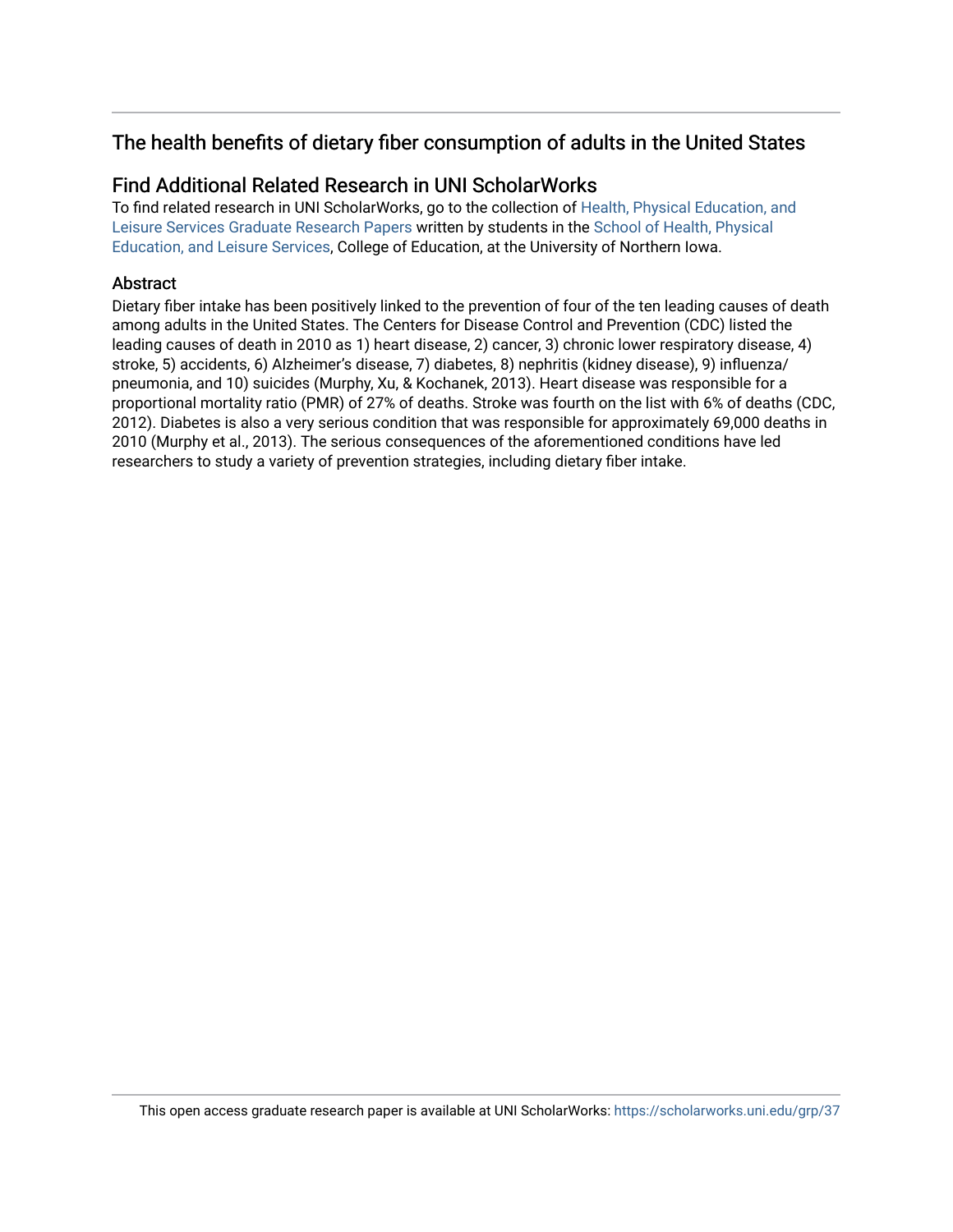# THE HEALTH BENEFITS OF DIETARY FIBER CONSUMPTION OF ADULTS IN THE UNITED STATES

A Research Paper

Submitted

in Partial Fulfillment

of the Requirements for the Degree

Master of Arts

Nathan Stewart

University of Northern Iowa

April 2014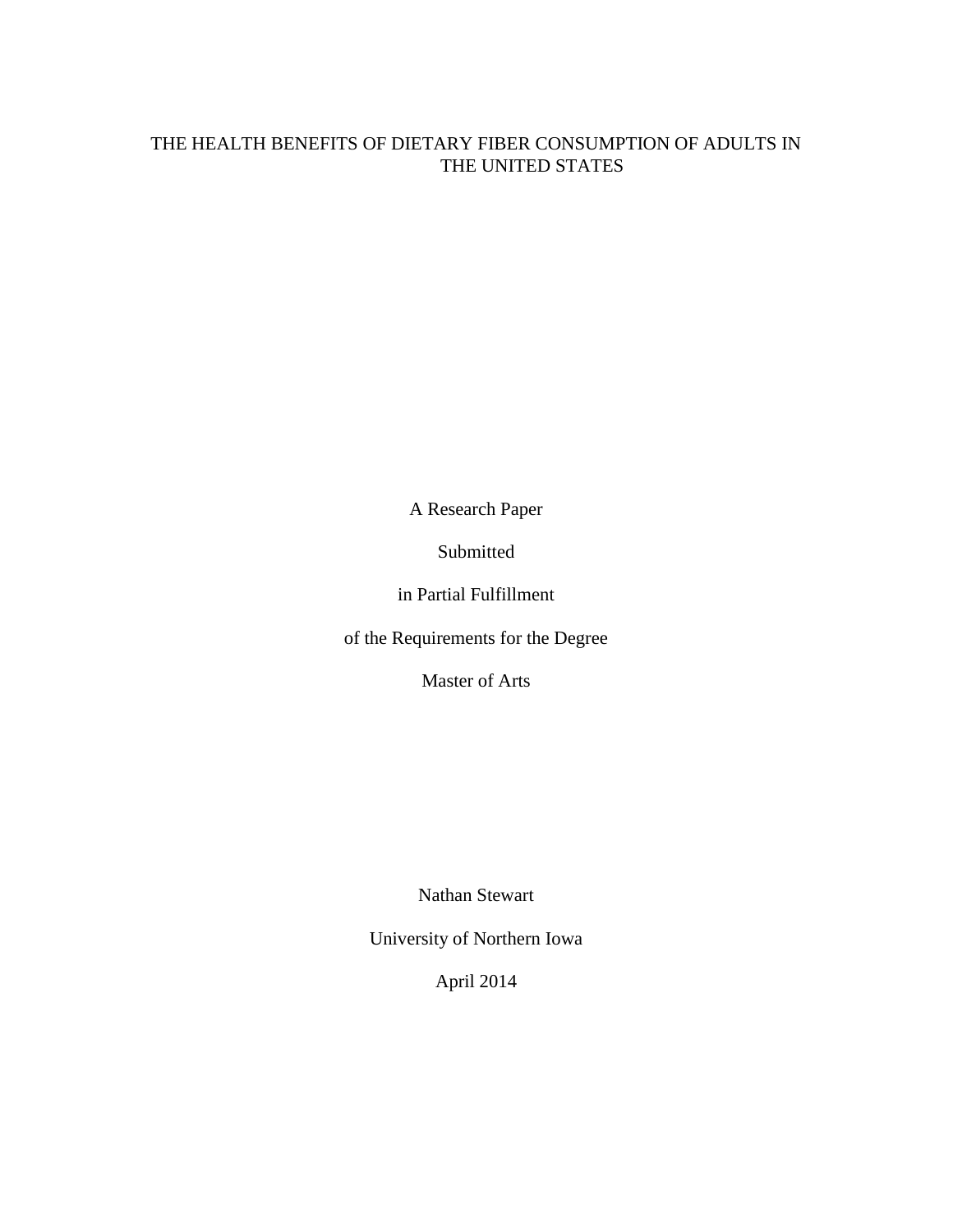# THE HEALTH BENEFITS OF DIETARY FIBER CONSUMPTION ON ADULTS IN THE UNITED STATES

Nathan Stewart University of Northern Iowa April 29,2014

Subm itted in Fullillment of the Requirements for Masters of Arts-Health Education

Date

Dr. Disa Cornish, Chair, Research Paper Committee

Date Dr. Catherine Zeman, Reader, Research Paper Committee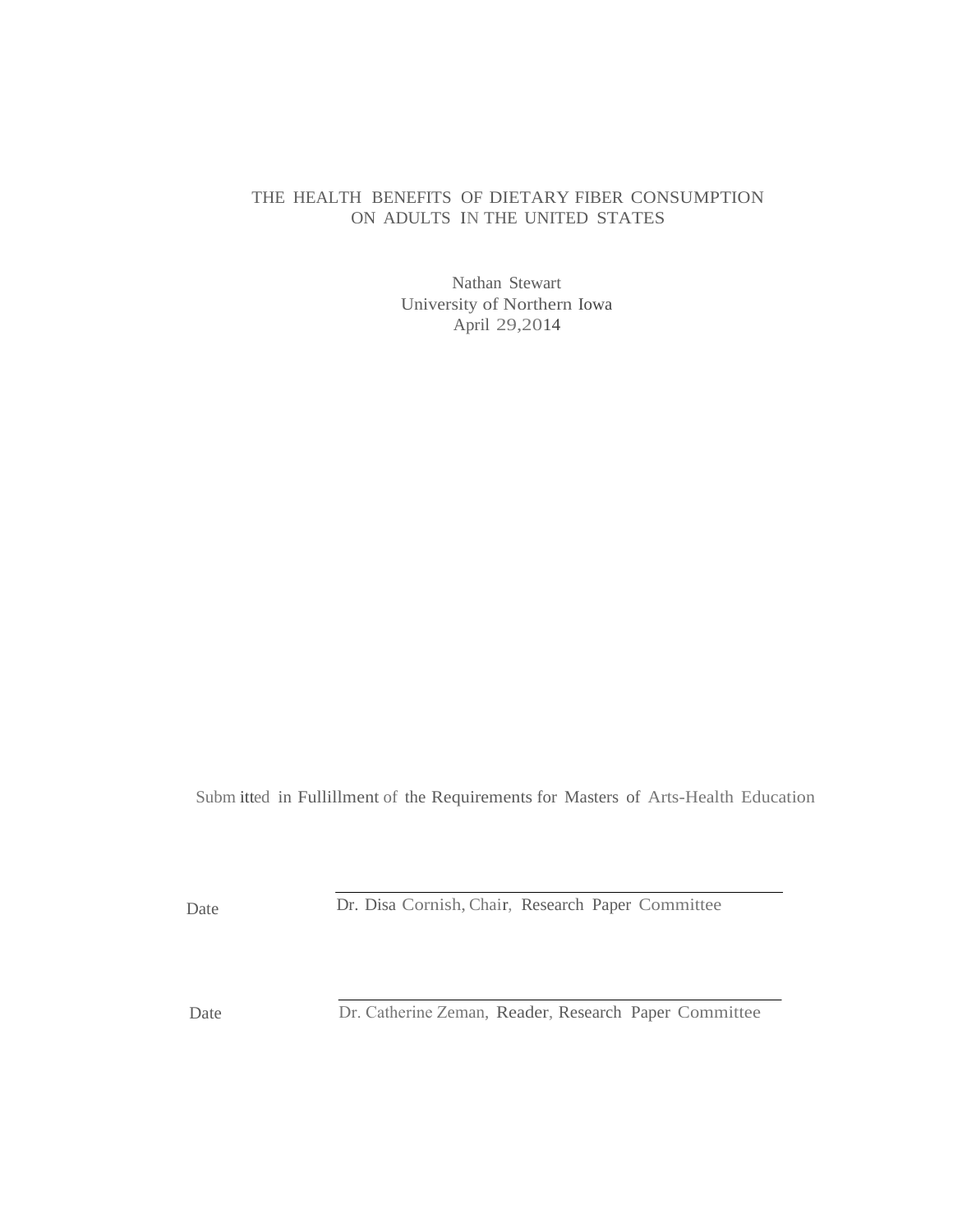# TABLE OF CONTENTS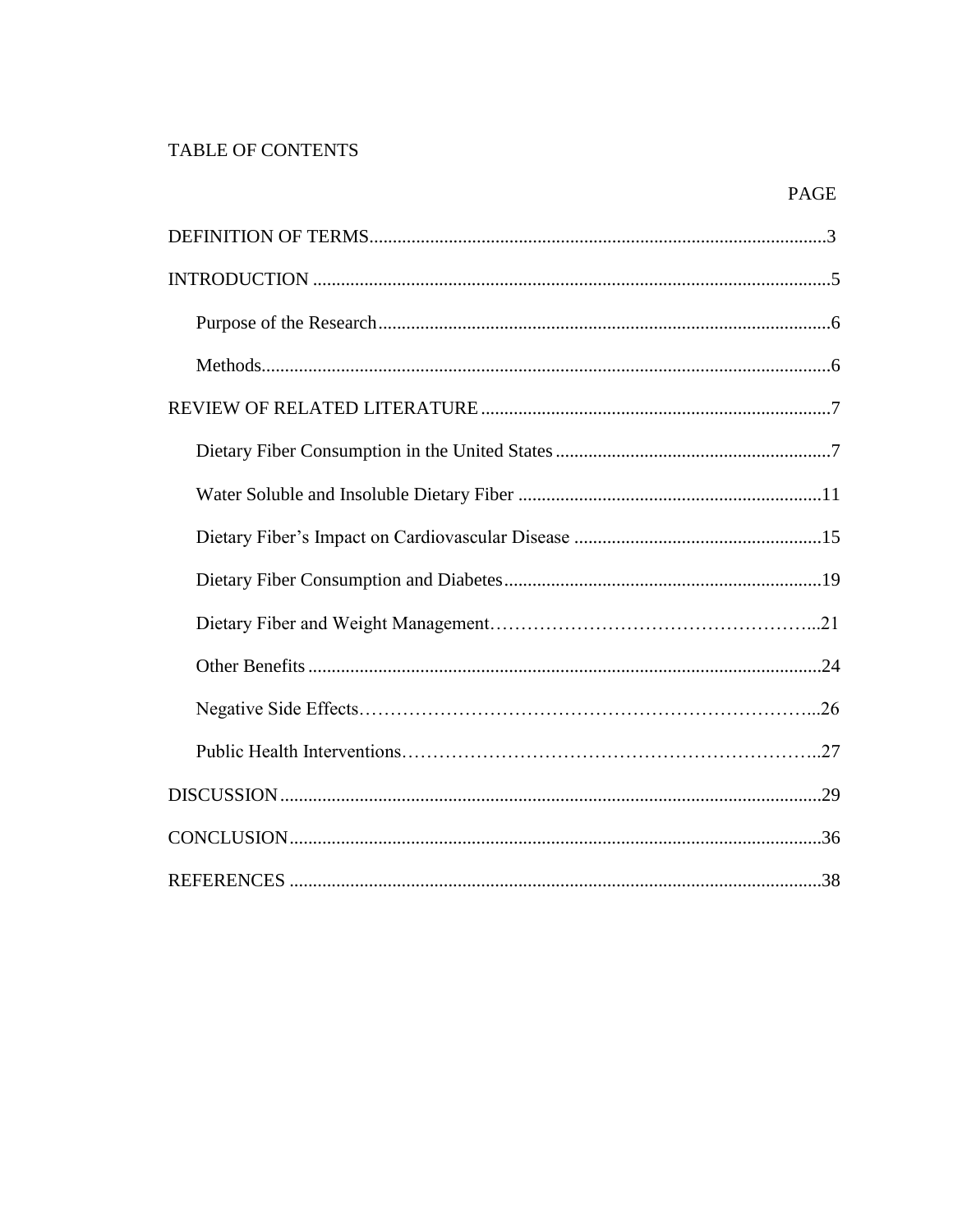### Definition of Terms – (Merriam-Webster, n.d.)

- 1. Dietary fiber- " mostly indigestible material in food that stimulates the intestine to peristalsis—called also *bulk, dietary fiber, roughage*"
- 2. Coronary heart disease- "a condition and especially one caused by atherosclerosis that reduces the blood flow through the coronary arteries to the heart muscle and typically results in chest pain or heart damage—called also *coronary disease, coronary heart disease*"
- 3. Stroke- "sudden diminution or loss of consciousness, sensation, and voluntary motion caused by rupture or obstruction (as by a clot) of a blood vessel of the brain—called also *apoplexy, brain attack, cerebral accident, cerebrovascular accident*"
- 4. Low density lipoprotein (LDL) cholesterol- "a lipoprotein of blood plasma that is composed of a moderate proportion of protein with little triglyceride and a high proportion of cholesterol and that is associated with increased probability of developing atherosclerosis—called also *bad cholesterol, beta-lipoprotein, lowdensity lipoprotein*"
- 5. High density lipoprotein (HDL) cholesterol- "a lipoprotein of blood plasma that is composed of a high proportion of protein with little triglyceride and cholesterol and that is associated with decreased probability of developing atherosclerosis called also *alpha-lipoprotein, good cholesterol, high-density lipoprotein*"
- 6. Total cholesterol- the combination of HDL and LDL levels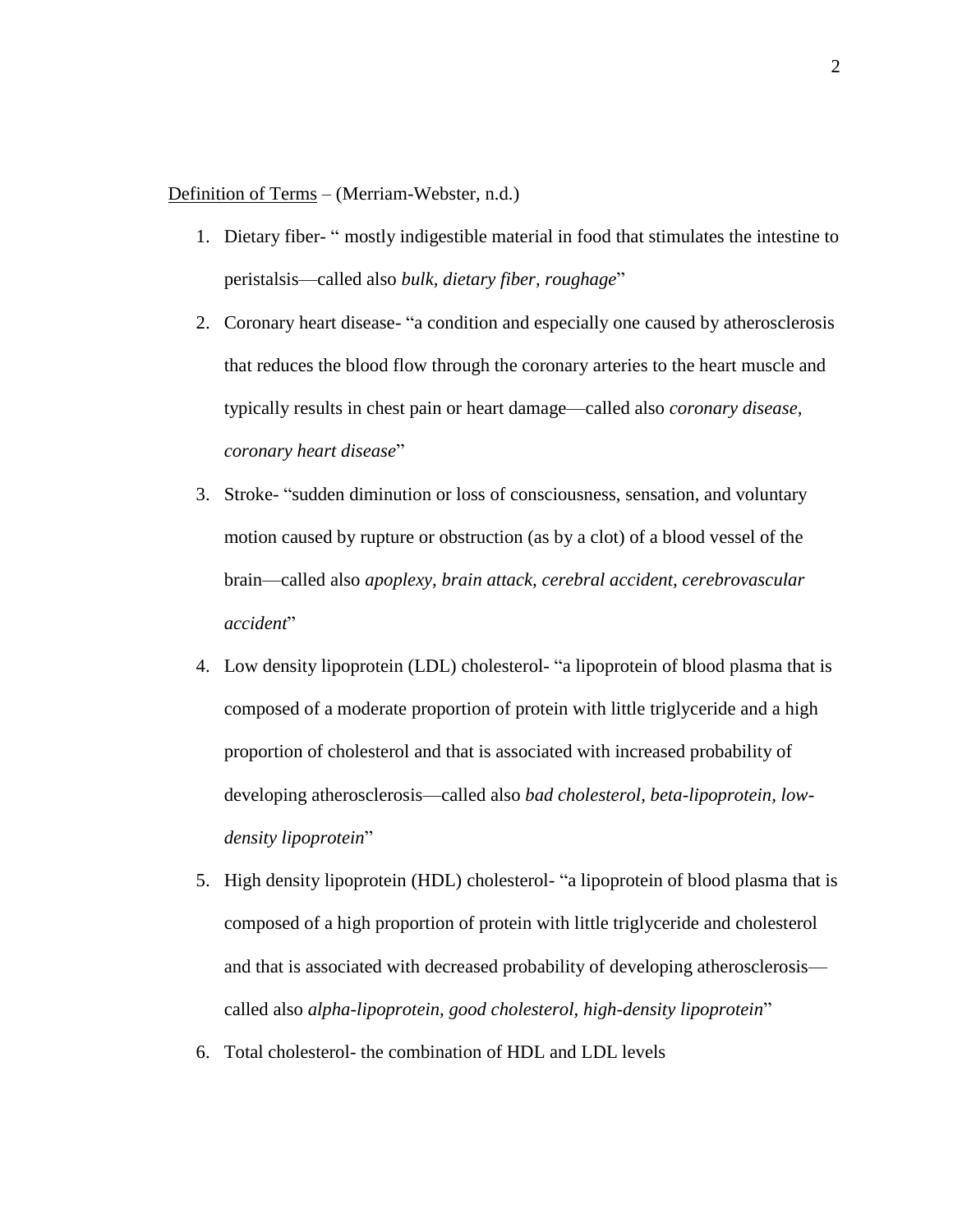- 7. Blood pressure- "pressure that is exerted by the blood upon the walls of the blood vessels and especially arteries and that varies with the muscular efficiency of the heart, the blood volume and viscosity, the age and health of the individual, and the state of the vascular wall"
- 8. Systolic blood pressure- "the highest arterial blood pressure of a cardiac cycle occurring immediately after systole of the left ventricle of the heart—called also *systolic pressure*"
- 9. Diastolic blood pressure- "the lowest arterial blood pressure of a cardiac cycle occurring during diastole of the heart—called also *diastolic pressure*"
- 10. Added fiber- " fiber added to foods during food processing" (Institute of Medicine, Food and Nutrition Board, 2005)
- 11. Total fiber- " the sum of dietary fiber and added fiber (Institute of Medicine, Food and Nutrition Board, 2005)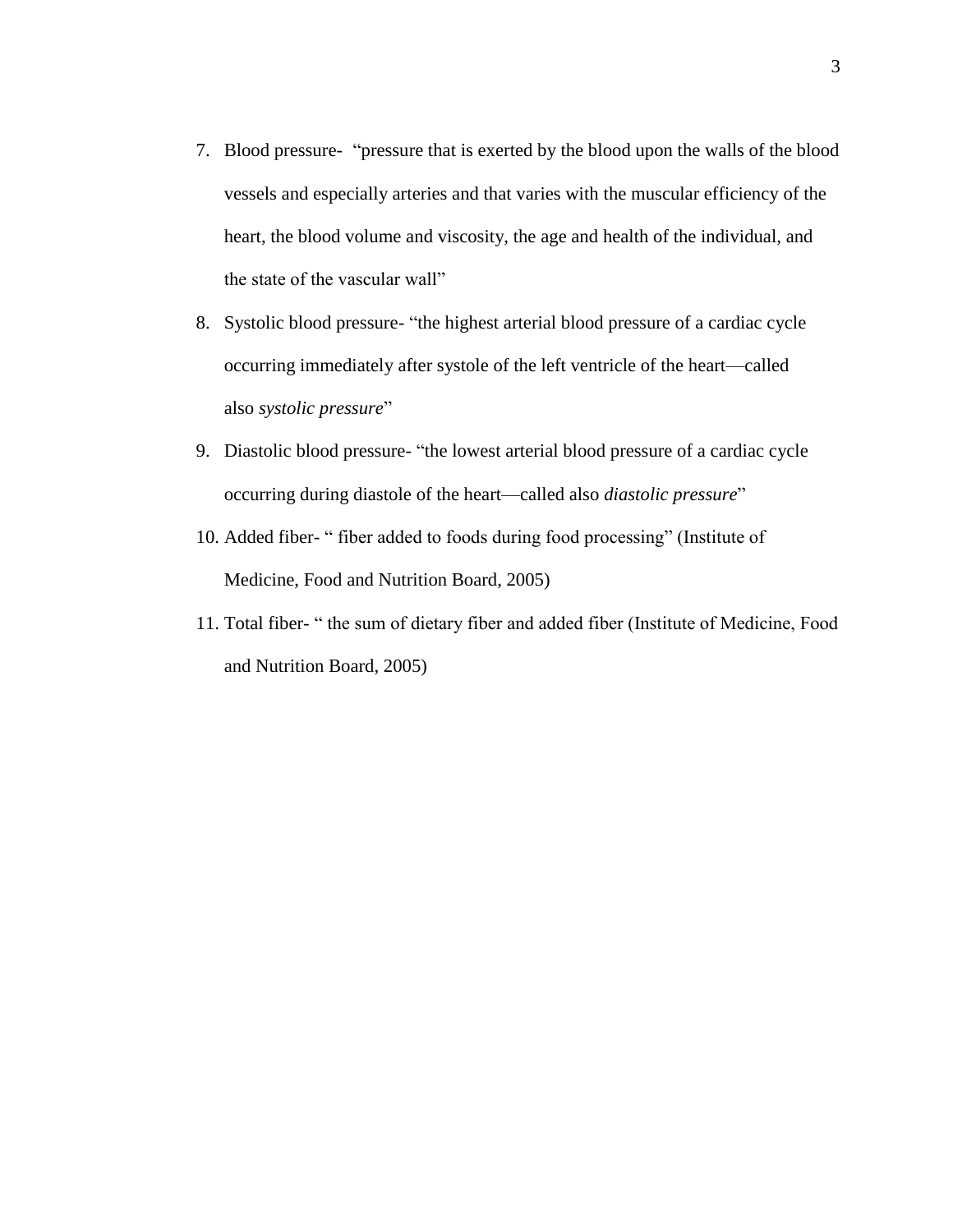#### INTRODUCTION

Dietary fiber intake has been positively linked to the prevention of four of the ten leading causes of death among adults in the United States. The Centers for Disease Control and Prevention (CDC) listed the leading causes of death in 2010 as 1) heart disease, 2) cancer, 3) chronic lower respiratory disease, 4) stroke, 5) accidents, 6) Alzheimer's disease, 7) diabetes, 8) nephritis (kidney disease), 9) influenza/pneumonia, and 10) suicides (Murphy, Xu, & Kochanek, 2013). Heart disease was responsible for a proportional mortality ratio (PMR) of 27% of deaths. Stroke was fourth on the list with 6% of deaths (CDC, 2012). Diabetes is also a very serious condition that was responsible for approximately 69,000 deaths in 2010 (Murphy et al., 2013). The serious consequences of the aforementioned conditions have led researchers to study a variety of prevention strategies, including dietary fiber intake.

A large body of evidence suggests that the consumption of fiber on a daily basis is beneficial to the health of humans. The American Diabetes Association (ADA) recommends adequate consumption of dietary fiber from a variety of plant foods (Marlett, McBurney, & Slavin, 2002; Mayo Clinic, 2012; see also Anderson, Baird, Davis Jr. et al., 2009). The ADA acknowledges the role dietary fiber plays in reducing the risk for heart disease, type II diabetes, diverticulitis, certain cancers, and other health benefits (Marlett et al., 2002). Hypertension, a risk factor for stroke, can be reduced by the consumption of dietary fiber as well (Anderson, Baird, Davis Jr. et al., 2009). In agreement with the ADA, the American Society for Nutrition stated that cereal fibers are modestly associated with a reduced risk of type II diabetes, obesity, and cardiovascular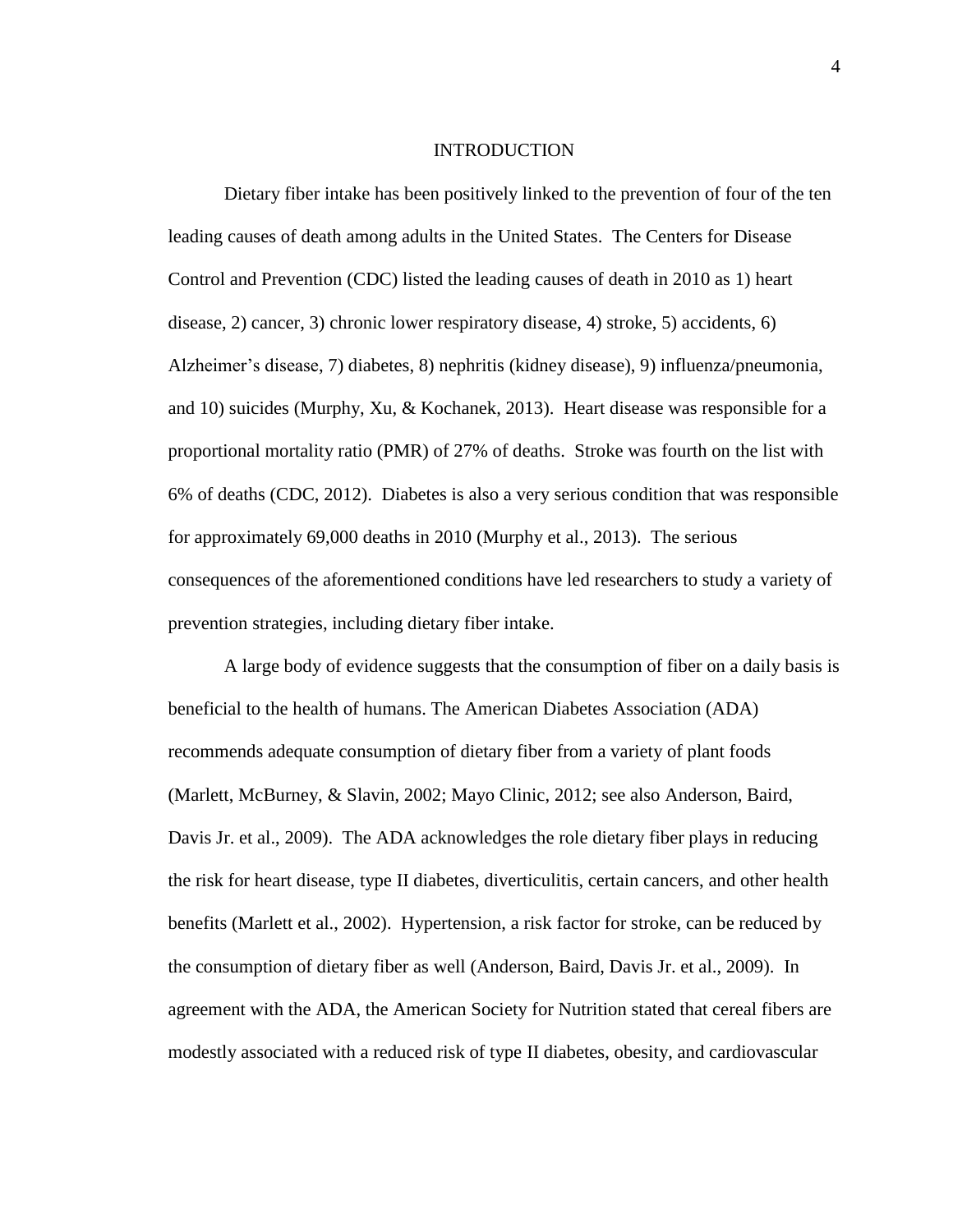disease (Cho, Qi, Fahey Jr., & Klurfield, 2013). When examining studies related to dietary fiber consumption and their health benefits, it is important to understand what fiber is and where it is found.

Dietary fiber is defined by the Mayo Clinic as "parts of plant foods that your body can't digest or absorb." (Mayo Clinic, 2012, p.1). Fiber is also typically classified into two separate groups; soluble and insoluble. Soluble fiber forms a gel-like substance when exposed to water. Insoluble fiber is a solid form that does not break down when exposed to water (Mayo Clinic, 2012). Most plant-based foods contain some amount of dietary fiber; however, to ensure an adequate amount of both soluble and insoluble fiber, consuming a wide variety of plant-based foods is recommended (Mayo Clinic, 2012). Studies suggest that both water soluble and insoluble fibers have differing impacts on health.

Two research questions frame this investigation:

- 1. What are the health-related impacts of dietary fiber consumption among US adults age 18 and older?
- 2. To what extent and with what results have public health and/or health promotion interventions been tested to promote fiber consumption?

# **METHODS**

All article searches were conducted via Google Scholar. Key search terms included, "dietary fiber intake in the U.S., dietary fiber and heart disease, dietary fiber and diabetes, dietary fiber and stroke, dietary fiber and cancer, health benefits of dietary fiber, and dietary fiber interventions." Eligibility criteria for articles included publication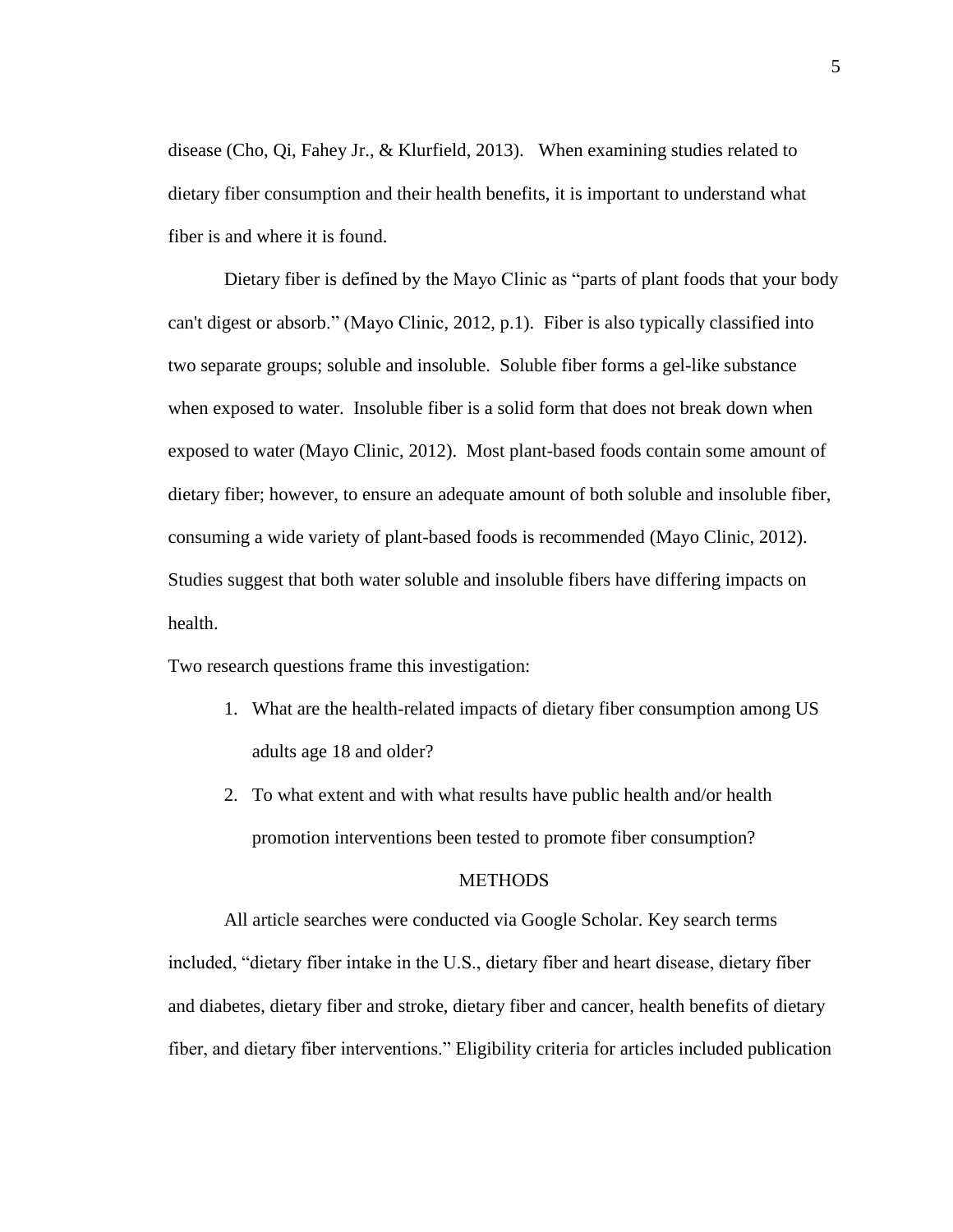after the year 2000, unless the article was heavily cited by other sources in which case older articles were accepted. As background sources for information related to fiber, government agencies such as the CDC and professional organizations such as the American Diabetes Association were used.

### REVIEW OF RELATED LITERATURE

"Dietary fiber — found mainly in fruits, vegetables, whole grains and legumes is probably best known for its ability to prevent or relieve constipation. But foods containing fiber can provide other health benefits as well, such as helping to maintain a healthy weight and lowering your risk of diabetes and heart disease" (Mayo Clinic p. 1, 2012). The previous definition is only one of several in existence for dietary fiber. Experts in the fields of medicine, nutrition, fitness, etc. all seem to agree that dietary fiber is beneficial to health. However, various organizations and governing bodies have slightly different definitions. Most seem to agree that the definition should include that dietary fiber cannot be broken down during digestion (Duvall, 2009). Literature from previous studies regarding dietary fiber and its impact on diabetes, cholesterol levels, hypertension, obesity, cancer, and other health conditions will be reviewed. Current interventions concerning dietary fiber consumption and dietary fiber consumption trends will also be examined.

# Dietary Fiber Consumption in the United States

It is estimated that more than 90% of all Americans do not meet the recommended intake for dietary fiber (Clemens et al., 2012). Depending on age and gender, the recommended intake of fiber should be 21-38 g/day or more. Younger individuals and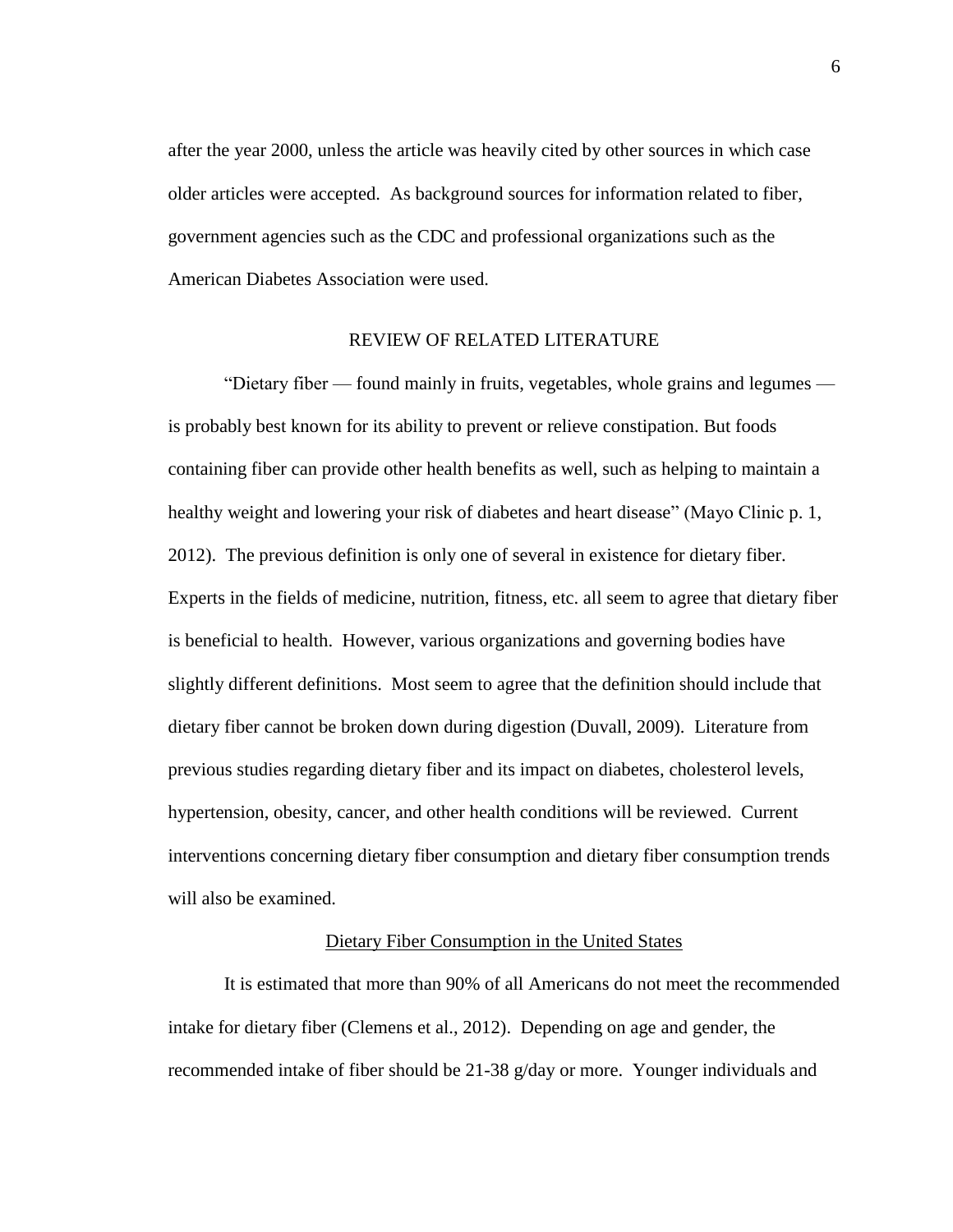males should consume more than those who are older or female (Mayo Clinic, 2012). In 2010, the Dietary Guidelines Advisory Committee, a committee made up of experts from the United States Department of Agriculture and the Department of Health and Human Services, termed fiber as a "nutrient of public health concern" (Clemens et al. p. 1390, 2012).

In 1987, Lanza and colleagues examined a national study of fiber intake among US adults  $(N=11,658)$  with the purpose of showing that fiber intake was much lower than was originally thought. The work that Lanza and his colleagues performed was groundbreaking at the time because it more accurately assessed fiber intake in the US when compared to similar studies. The survey participants constituted varying populations, and all were consuming much less than the daily recommended amount (Lanza et al., 1987). A large sample size that included many different ages and ethnicities across the entire country was a major strength for this study. Being a larger sample coupled with the implementation of a new technique for assessing fiber consumption made this study a more accurate informative tool when assessing the nation's fiber intake (Lanza et al., 1987).

The authors administered a survey to participants across the country. The participants were asked to keep track of their diets for a 24-hour period. Trained professionals then measured the fiber intake of participants based on the survey results. Data collected showed differences in intake between genders, races, education levels, and ages. When determining fiber intake values, the study researchers used relative fiber intake and absolute fiber intake. Relative fiber intake is the number of grams of fiber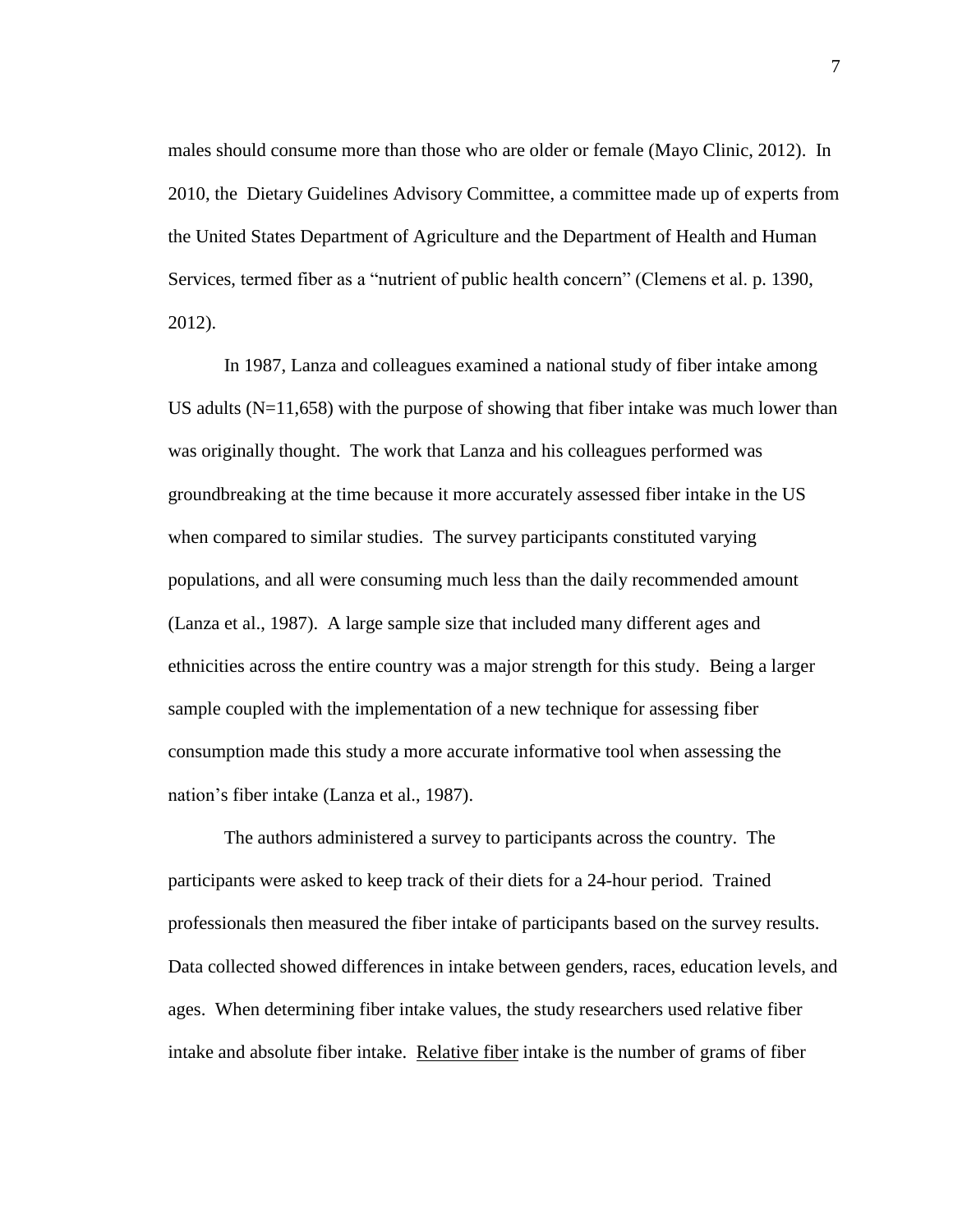consumed per 1,000 kilocalories (kcals). Absolute fiber intake was the number of grams of fiber consumed regardless of kcals (Lanza et al., 1987).

Interestingly, it was concluded that dietary fiber intake varied depending on certain demographic characteristics of the study participants. Lanza et al. discovered that the population was consuming much less dietary fiber than originally thought. Three previous methods of assessing fiber intake estimated that the average person consumed anywhere from 19.1-27g/day. However, Lanza et al. discovered the mean to be 11.1 g/day. All studies were performed on US adults but the difference in results can be attributed to how the data were collected. Lanza and his team collected 24-hour dietary recalls from the participants and had trained professionals determine fiber intake. The difference between methods implemented by Lanza et al. (1987) and other authors studying dietary fiber intake was that Lanza and colleagues used different dietary fiber assessment tools that more accurately estimated fiber content of foods. This was important because the dietary recall and how it was assessed showed previous methods to be less accurate and that US adults were not consuming enough fiber. In addition to suggesting that the American public consumed less fiber than previously thought, the authors also illustrated that there were differences between certain subgroups. Females consumed a diet that was more fiber-dense than that consumed by males; however, males ate more grams of fiber per day due to the fact that men consume more overall calories than women. This suggested that females consumed more relative fiber while men consumed more absolute fiber. In addition to the gender differences, fiber intake varied by race as well. The mean relative values for white women across all ages were 6.6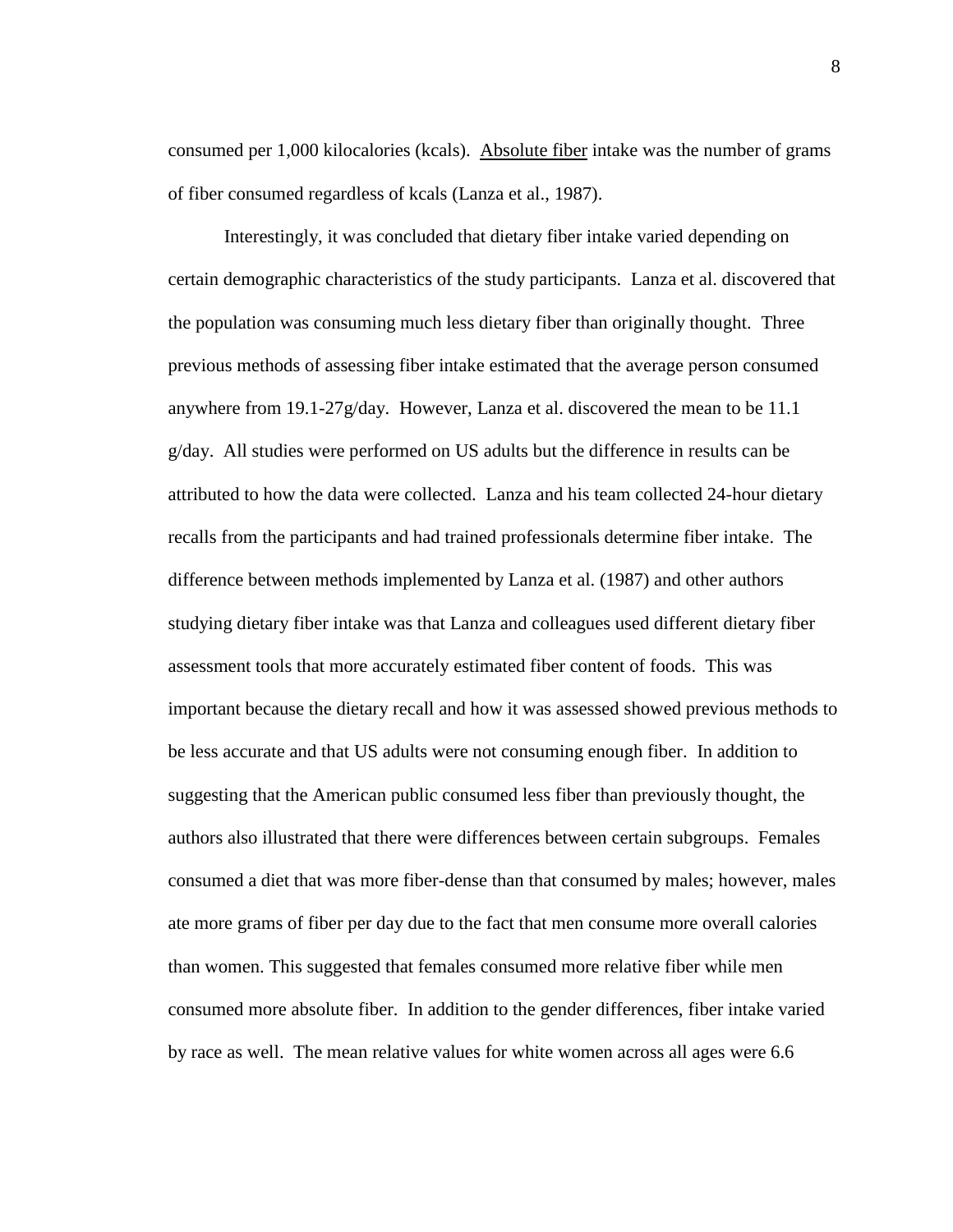$g/1000$  kcal compared to 5.5  $g/1000$  kcal for black women. Mean relative values were 5.2 g/1000 kcal among white males and 5.5 g/1000 kcal for black males. Black males who lived in an urban setting consumed 5.3  $g/1000$  kcal of fiber, whereas, those living in a rural setting consumed only 4.6 g/1000 kcal. There was no significant difference among other racial or gender groups when it came to geographical location. Education and income impacted dietary fiber intake as well. Across both genders and races (black and white) more fiber was consumed by those who had an education above the high school level and those who had an income at or above the poverty level (Lanza et al., 1987).

Despite data collected by the authors, the biggest concern is the fact that this study was published in 1987. Despite the age of the article, the conclusions that were reached are still relevant today because Clemens et al. (2010) had similar conclusions regarding under consumption of fiber. There are still social inequalities that exist at the present moment that need to be addressed to improve the health of all individuals. To recap, the main conclusions of the study were 1) the researcher's new method for assessing fiber intake was much more accurate than previous methods; 2) the US population was consuming far less fiber than was originally presumed; 3) females eat more fiber-dense diets than males; 4) individuals eat more dietary fiber as they get older; and, 5) there is an increase in fiber consumption with higher levels of income and education (Lanza, et al., 1987). The findings of Clemens et al. (2012) raise the question of whether or not there is a connection between the under consumption of dietary fiber and the high prevalence of heart disease, stroke, and other leading causes of death.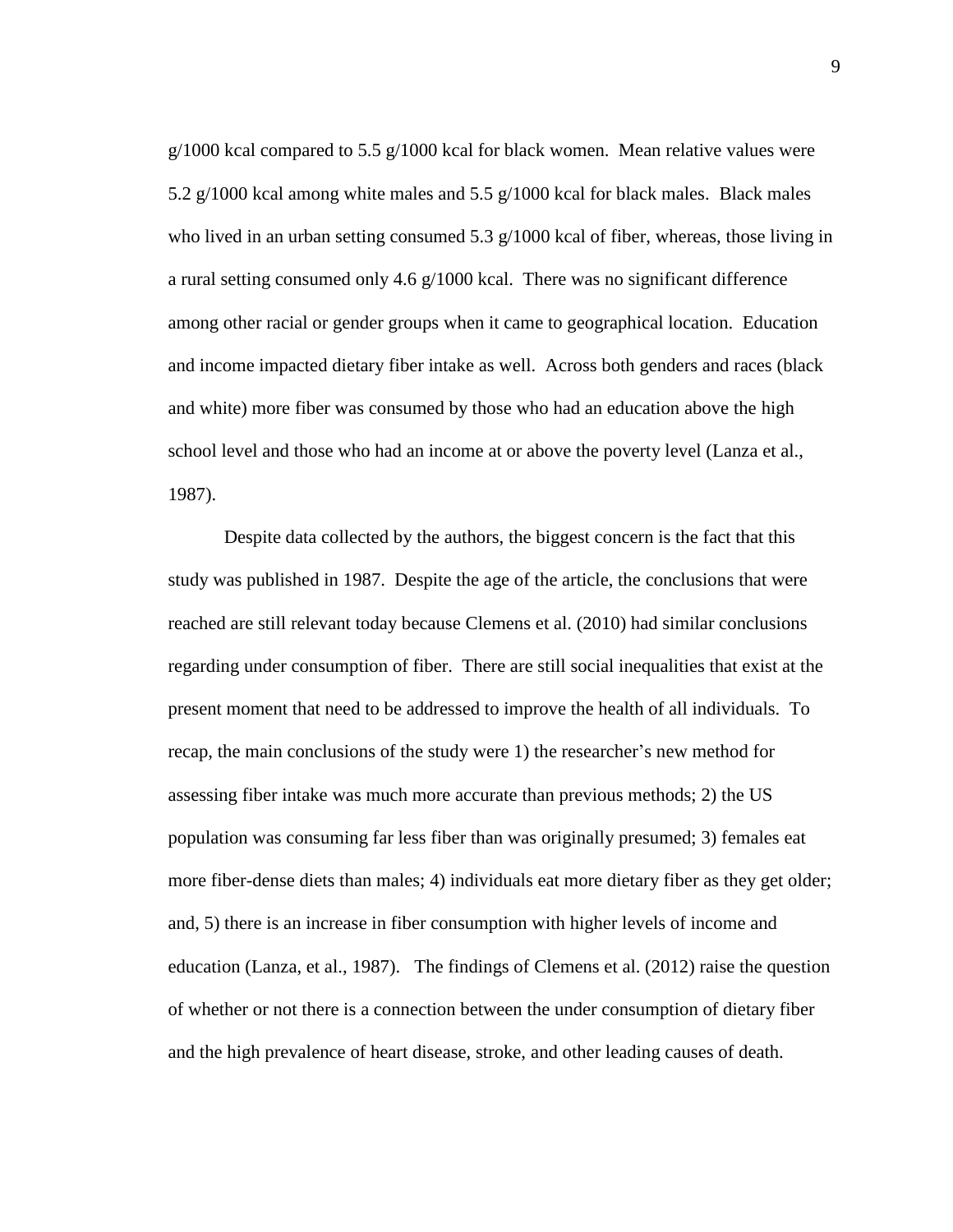Dietary fiber can come from a variety of sources including grain products, fruits, vegetables, legumes, nuts, and soy. Grain products accounted for approximately one third of the fiber in the United States food supply (Hiza et al., 2007). It is predicted that as interest in dietary fiber continues to increase, marketing of fiber products will increase due to the economic incentives (Hiza et al., 2007).

#### Water Soluble and Insoluble Dietary Fiber

Looking back, one of the many definitions of dietary fiber is "parts of plant foods that your body cannot digest or absorb." (Mayo Clinic, 2012, p.1). When considering dietary fiber, it is important to understand that there are two main types of fiber that are often discussed in the literature, water soluble and insoluble fiber. Soluble fiber is found in apples, citrus fruits, carrots, oats, and psyllium; to name a few. Once in contact with water, soluble fiber creates a gel-like substance that is beneficial to health because of its ability to reduce LDL cholesterol levels, regulate blood glucose levels, and other benefits. (Mayo Clinic, 2012). Whole-grains, beans, nuts, and vegetables are good sources of insoluble fiber. This type of fiber promotes the movement of stools through the bowels and creates a bulkier stool. Insoluble fiber has been known to reduce the prevalence of diarrhea and constipation and can assist in weight loss and/or management. The following studies give a more in-depth picture of soluble and insoluble fiber.

A study was performed on a hospital-based sample of 28 men diagnosed with a variety of health conditions such as cardiovascular disease, high cholesterol, or high triglycerides. This sample was not ideal, as it was small and had the potential for gender bias. This was a crossover, controlled, single-blind study. It was conducted over an 8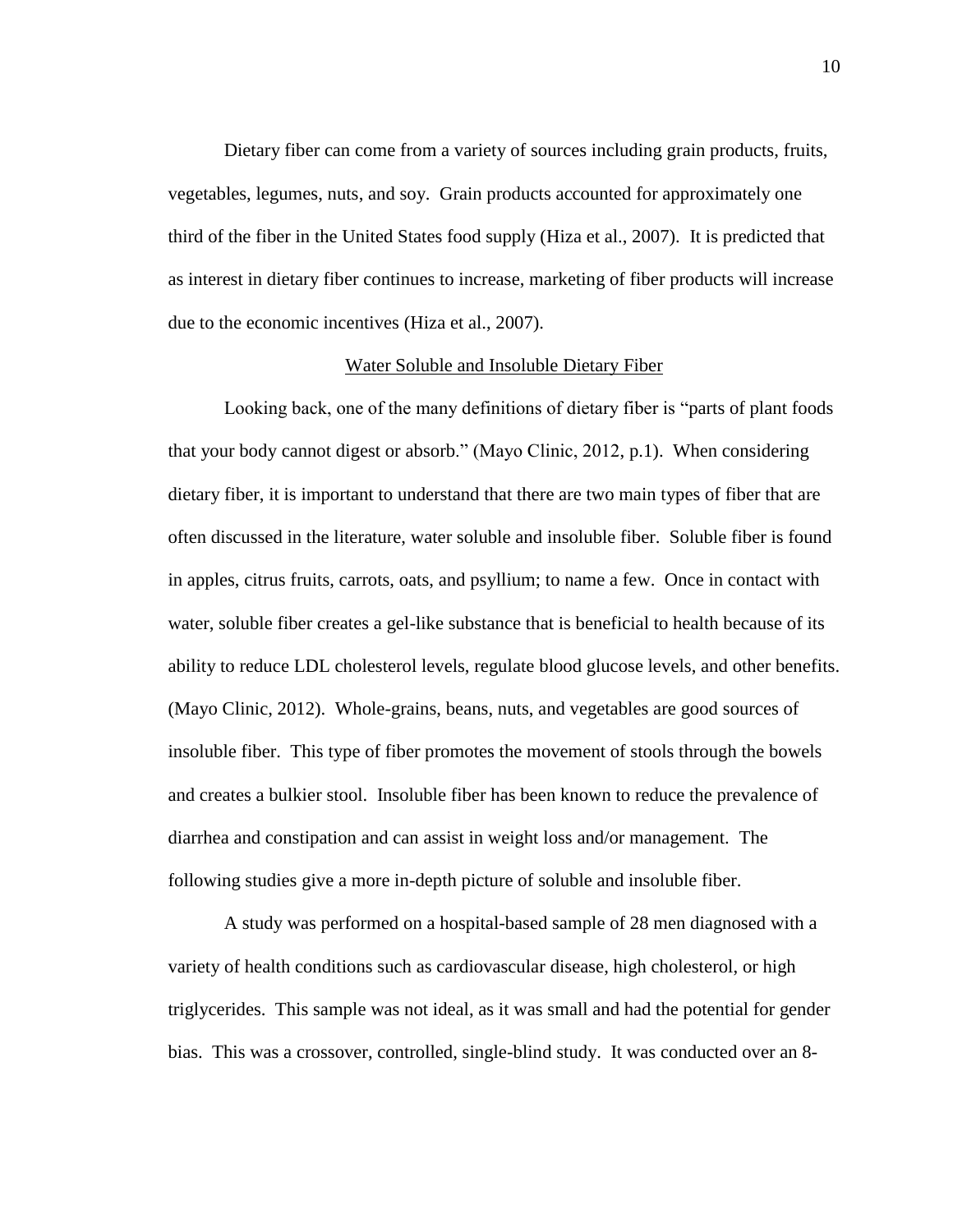week period in which participants were given a low fat diet supplemented with fiber, which was either soluble or insoluble. One of the most important features of this research study was the detail used in tracking the diet and obtaining the laboratory measurements because it reduced potential errors (Sola et al., 2007). All meals were created under the supervision of a research dietitian. The investigators were able to track what each person ate and because all of the meals were supplied from the same source (the hospital), the diets were similar. Designing the study to control the environment, with the same food, and similar health issues allowed researchers to decrease the likelihood of confounding factors affecting the results. Measurements taken during the study included total cholesterol, triglycerides, HDL and LDL cholesterol specifically. Other factors indirectly related to atherosclerosis were also measured. Fasting blood tests were conducted on two separate days before and after the study period.

It was concluded that although both soluble and insoluble fiber had health benefits, the soluble fiber was more beneficial when evaluating atherosclerosis factors. Results from the study suggested the soluble fiber consumers had increased HDL concentrations, decreased ratio of total cholesterol to HDL, and of LDL to HDL ratio. These results show that the amount of "bad" cholesterol (LDL) that causes plaque buildup decreased, while the amount of HDL increased; protecting the heart from future heart disease. These lowered amounts of LDL cholesterol and fat allowed the decrease of plaque buildup and lower risk of heart disease. Although the food was created and tracked by the dietitian, that does not mean every participant ate that food every time, or ate all of it. Besides the possibility of the patient not participating as they reported, the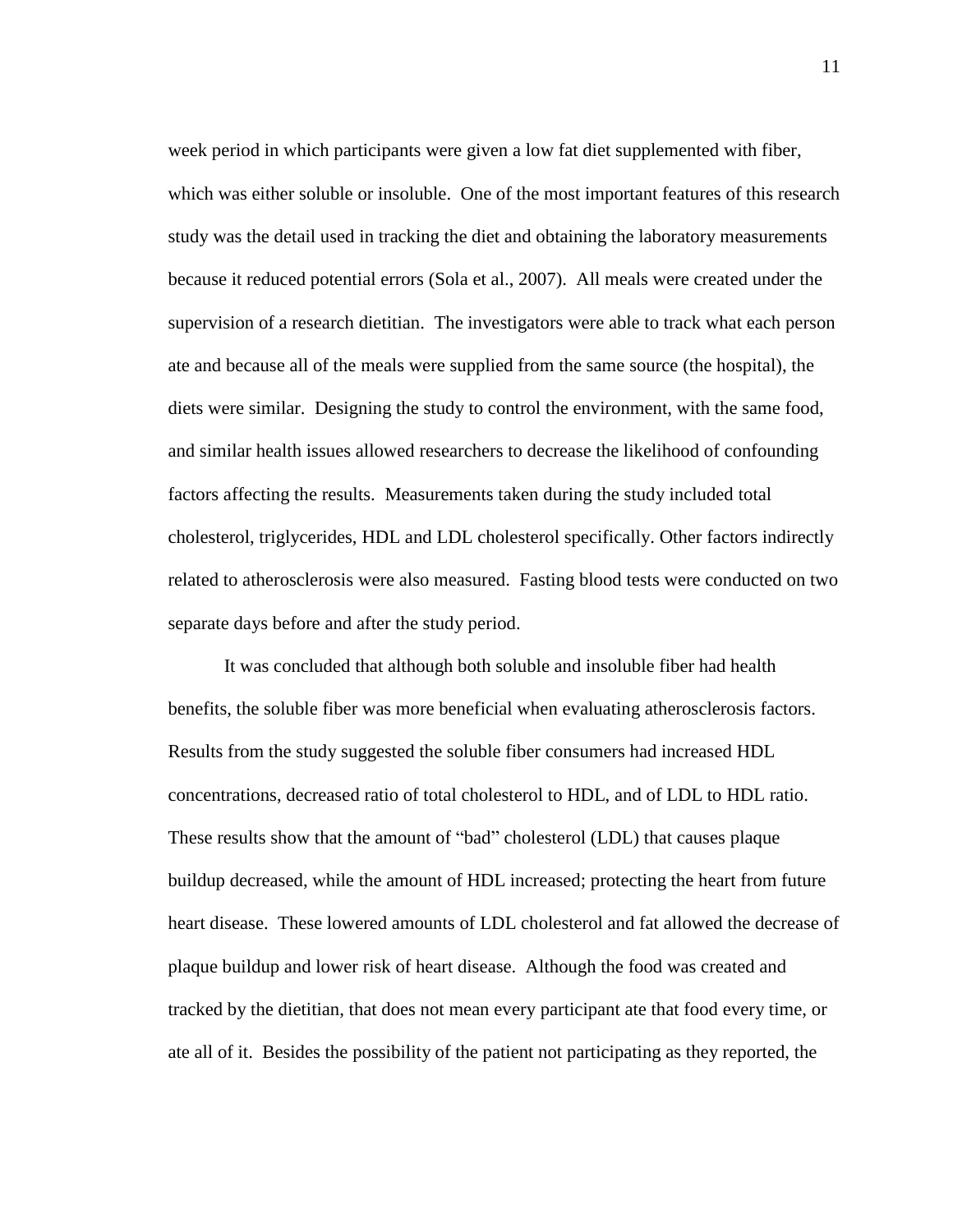authors of the study suggested that genetics could play a factor in nutritional response (Sola et al., 2007).

Two hundred overweight or obese individuals were enrolled in a study conducted by Salas-Salvado et al., (2008) with the purpose of comparing mixtures of fiber types on weight loss, satiety, lipid profile, and glucose metabolism. The participants ranged in age from 18 to 70 years old and were recruited from primary care centers in Spain. This specific study was a double-blind, placebo controlled clinical trial which helped eliminate many threats to validity. The subjects had baseline data collected and then were put on a restricted diet. One group received a fiber supplement in the form of a powder and the other group received a placebo. The diets were followed for sixteen weeks and data were again collected at the conclusion of the study. It was found by the researcher that adherence to the diets were very high. It was suggested by the results of the study that fiber supplementation could be beneficial for overweight or obese individuals because fiber increases satiety and improves lipoprotein levels (Salas-Salvado et al., 2008). This study was interesting because it looked at the mixture of soluble and insoluble fiber and its effect on weight reduction, satiety, and lipoprotein levels.

Additional health benefits of fiber were studied by Samra & Anderson (2007); their research was designed to describe the effect of insoluble fiber on appetite, shortterm food intake, and blood glucose 75 minutes before and after a meal. The subjects selected for this study were young men between the ages of 20 and 35 and had a body mass index between 20 and 27. The subjects were recruited through advertisements which were posted across the University of Toronto. There were three treatment groups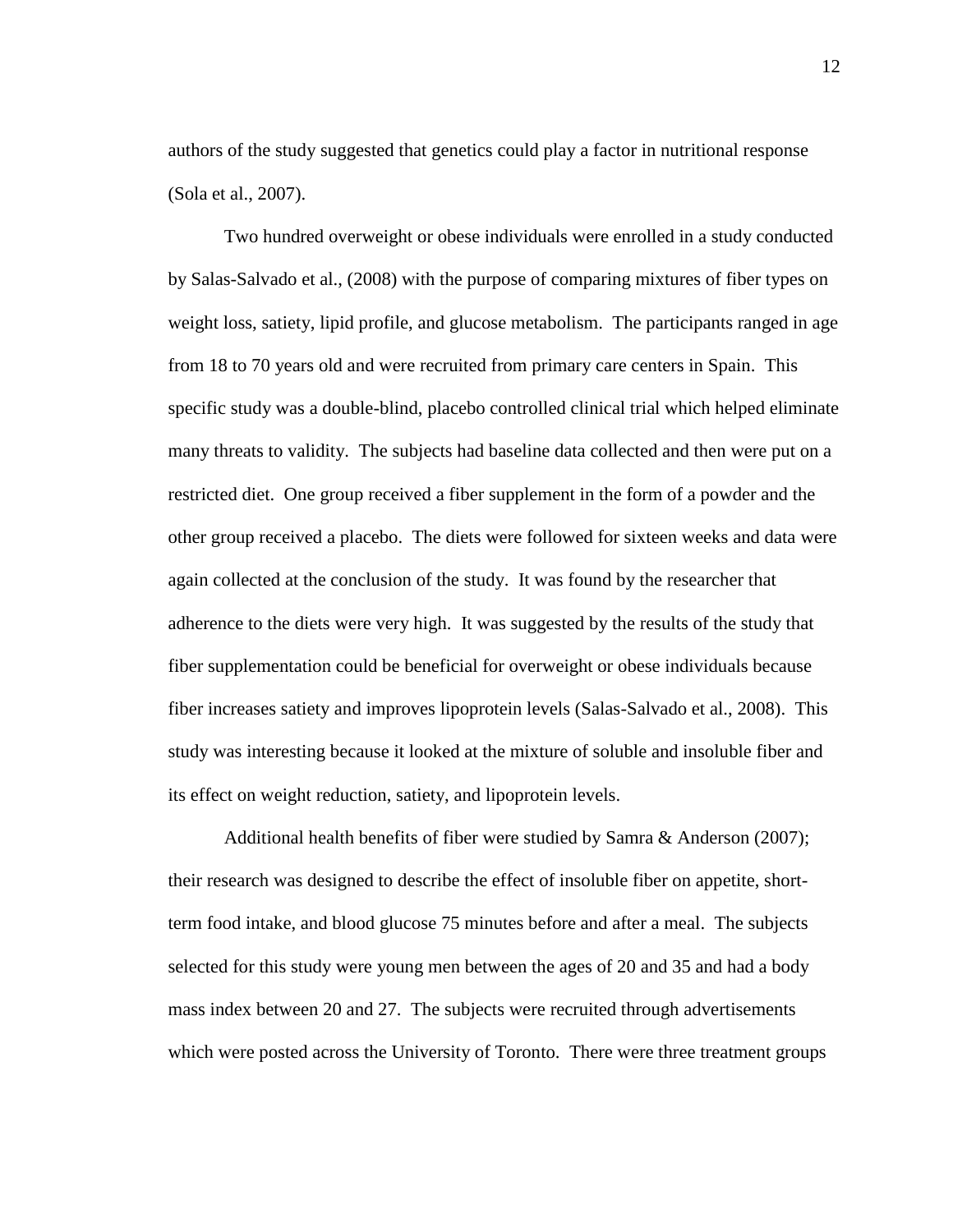and a control group and all of the group assignments were randomized. The treatment groups were as follows: group one received a high fiber cereal, group two a low fiber cereal, group three was given white bread, and group four, which was the control, received water. Baseline measurements were taken and the subjects were told to come into the research area once a week to receive their treatment. The subjects were also instructed to fast the night before their appointment. Data were collected for appetite and blood glucose for 15 minute intervals starting 75 minutes before and after their meal. It was concluded by the authors that insoluble fiber consumption could reduce appetite, food consumption, and the glycemic response to a meal (Samra & Anderson, 2007). This study was similar to the study performed by Salas-Salvado et al. (2008) because it examined the effect of fiber on satiety, also known as appetite. However, Samra  $\&$ Anderson (2007) did not mix soluble and insoluble fiber and, therefore, it can be definitively concluded that insoluble fiber is most likely associated with a decreased appetite. What this study lacks is a variance in the age of the subjects: only adults age 20 to 35 were included.

The association and potential impacts of exposures to dietary protein and soluble fiber on hypertension was examined in a study done by Burke et al. (2001). Thirty-six subjects were placed on a four-week low protein and low fiber diet. Next they were placed on a diet with increased levels of protein and psyllium fiber (soluble fiber). There was a significant decrease in blood pressure levels. When compared to the control subjects, there was a net reduction in 24-hour systolic blood pressure of 5.9 mmHg when consuming the diet which had higher fiber content (Burke et al., 2001). According to the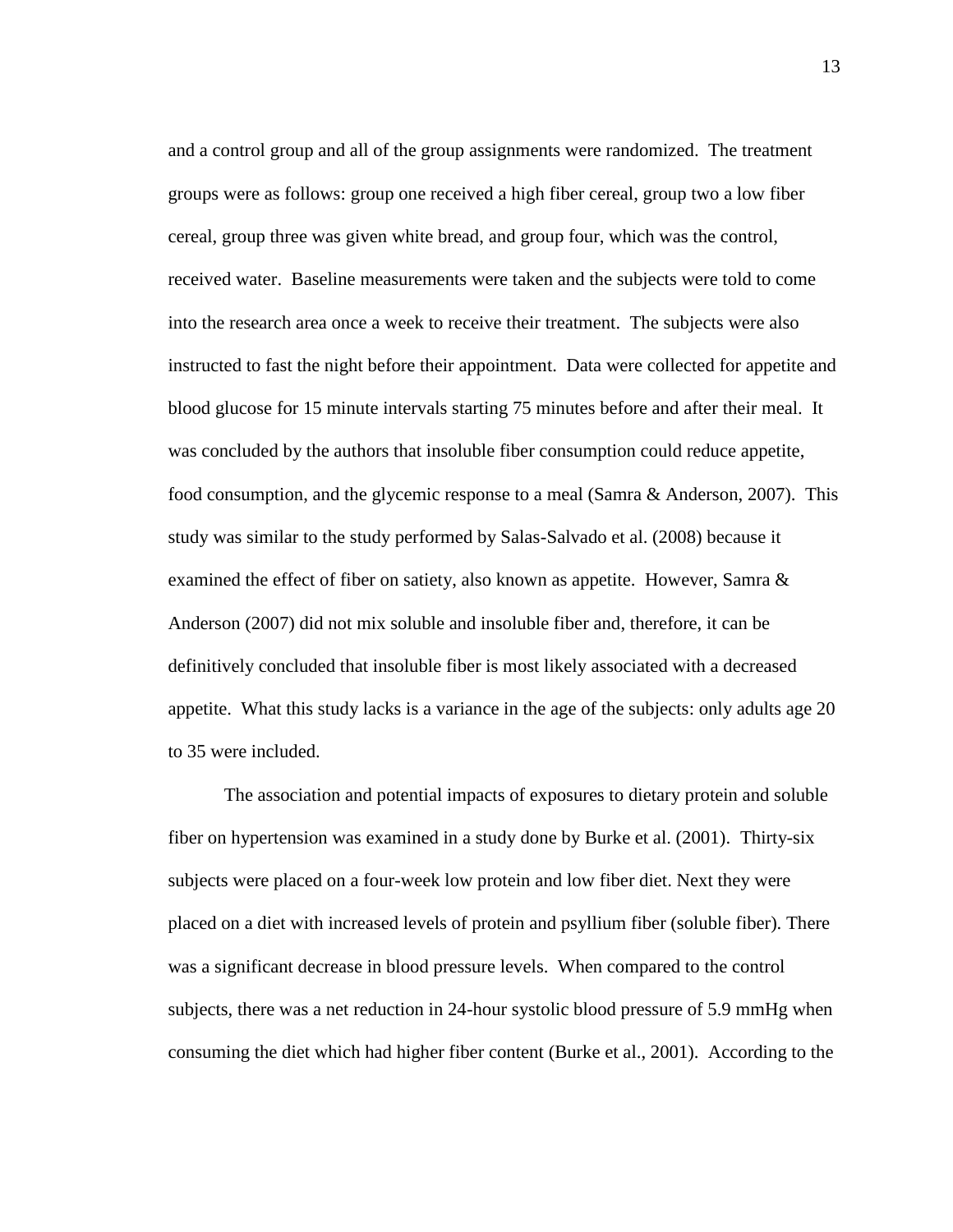authors, the findings of the study had "important implications for the prevention and management of hypertension, particularly in populations in which high blood pressure is prevalent in association with diets low in protein, fiber, or both" (Burke et al. p. 821, 2001). Due to the fact that this study tested dietary protein and dietary fiber at the same time, it is hard to say which variable had an impact on hypertension. It is also possible that both dietary protein and fiber played a crucial role in the results of the study.

After examining the literature, both soluble and insoluble fibers are beneficial for human health, and both types have different impacts on various medical conditions and risk factors. Soluble fiber in general has been identified to reduce the risk of heart disease, stroke, and other cardiovascular conditions due to its ability to decrease risk factors for the aforementioned conditions (Sola et al., 2007). Those who consume more insoluble fiber tend to eat food that has a lower glycemic load and therefore does not cause spikes in blood glucose levels. Additionally, insoluble fiber cannot be broken down in the digestive system and makes individuals feel full for a longer period of time (Samra & Anderson, 2007). It can also be said that insoluble fiber indirectly lowers the risk of cardiovascular disease because those who consume food that is higher in insoluble fiber tend to eat less food and therefore consume less fat and sodium than is typically associated with a higher cardiovascular disease risk (Burke et al., 2001).

# Impact of Dietary Fiber on Cardiovascular Disease

Dietary fiber intake may be a protective factor for cardiovascular disease, the leading cause of death among US adults (CDC, 2012). According to the American Heart Association (2011), cardiovascular disease includes several problems, many of which

14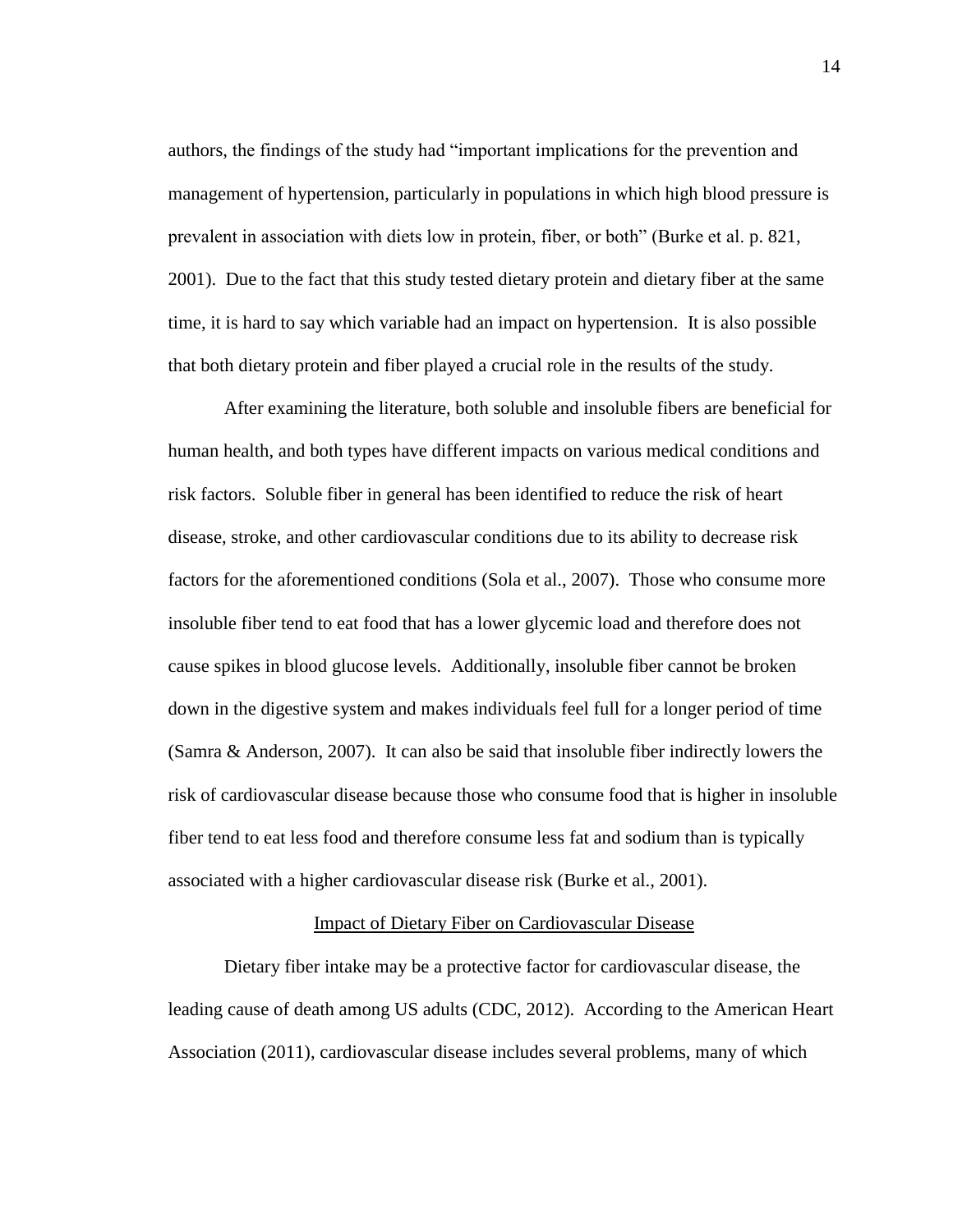include atherosclerosis. Atherosclerosis is a condition that involves the buildup of plaque along artery walls. This buildup can cause health problems including, but not limited to; heart attacks, strokes, arrhythmias, and heart failure (American Heart Association, 2011). Cardiovascular disease is a broad classification that includes several conditions that are especially dangerous to an individual's health. Heart disease is the leading cause of death in the US, causing 597,689 deaths in 2010 (Murphy et al., 2013). Stroke killed 129,476 in 2010 and in 2012; 6.4 million people had experienced a stroke at least once in their lifetime (Cerebrovascular Disease, 2012). An examination of literature was performed to ascertain the impact of dietary fiber, if any, on the risk of cardiovascular disease.

Ma et al. (2006) conducted a study to examine associations between dietary fiber and C-reactive protein (CRP). CRP has been associated with a greater risk of inflammation, which can be a predictor for cardiovascular disease (Ma, et al., 2006). Participants ( $N = 641$ ) between the ages of 20 and 70 were enrolled in the study. Body composition, CRP levels, diet and physical activity were measured for baseline numbers at the beginning of the study. After the baseline data collection, quarterly check-ups were performed. Fiber intake was assessed and the results pointed to the fact that consuming dietary fiber was associated with a lower risk for elevated CRP levels. Therefore, it could be assumed that consuming dietary fiber has a positive association with lowering cardiovascular disease risk (Ma, et al. 2006). This study took a sample from 20 to 70 year olds and did not address the older population or very young populations directly.

Another important study was the Zutphen Study which was completed in the Netherlands for many years. A sample of 1,373 men participated in examinations from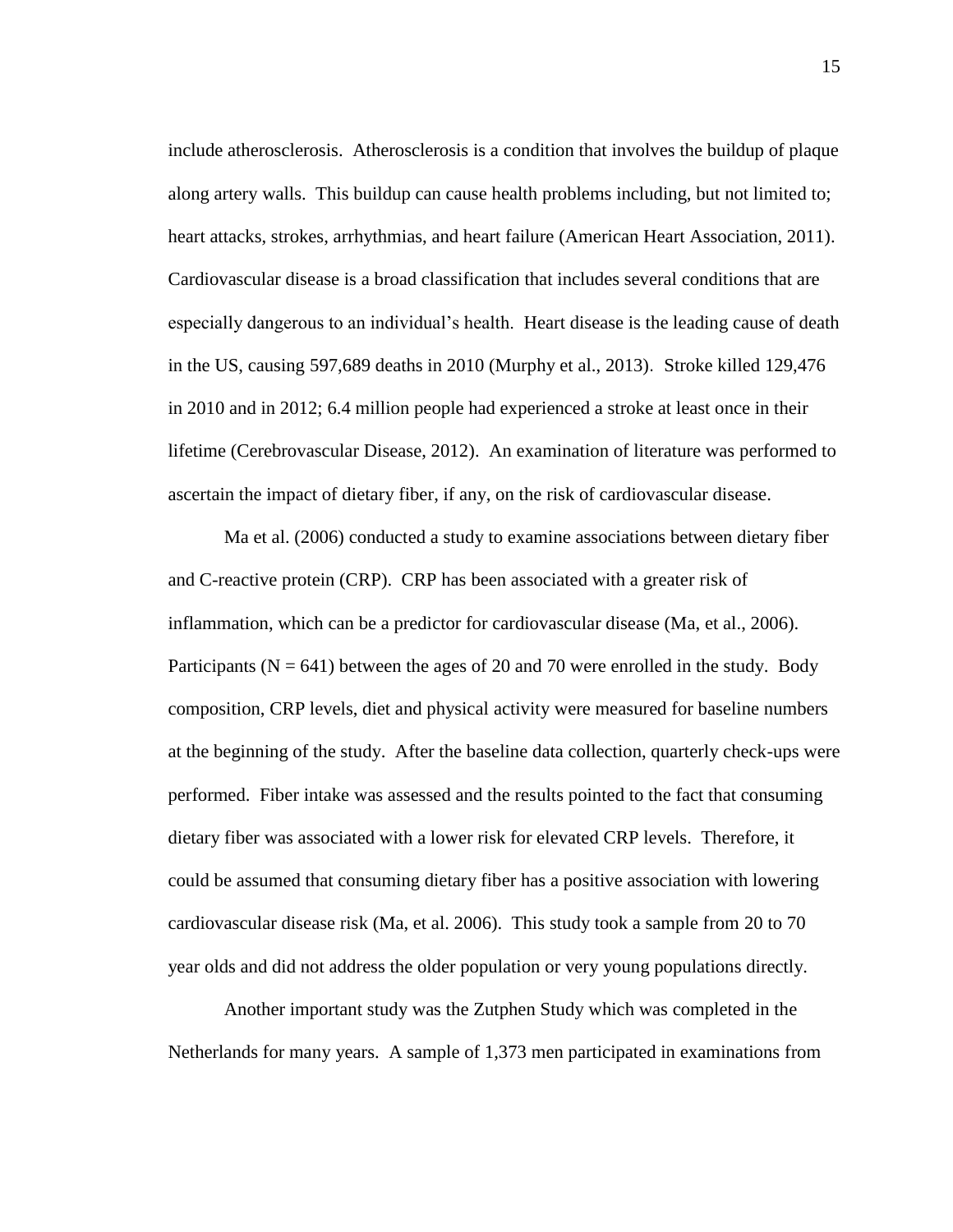1960 to 2000 (Streppel, Ocke, Boshuizen, Kok, & Kromhout, 2008). This study was used for many research questions, not just the effect of fiber on cardiovascular disease. The participant's diets were tracked for a period of time before the physical, which was typically given every 5 years. Besides participant's vitals and wellness checks, their causes of death were also tracked. The tracking of the diet allowed researchers to associate types of food with physical wellness. Results showed an inverse association between dietary fiber and cardiovascular disease mortality. This study was used in conjunction with 10 cohort studies and was able to conclude that for every additional 10g of fiber added, cardiovascular disease mortality risk was lowered by nearly 20% (Streppel et al., 2008). When the researchers observed the long term portion of this study it showed that the benefits of fiber slowly decreased with age. Although the conclusions were appropriate, the study did not give much detail about the reasoning for decreased fiber effectiveness with increased age. There was believed to be little bias possible in the study, although the relationship between fiber and CHD was weakened some as this study was based off subjects' reports, which could have been inaccurate (Streppel et al., 2008). The study did have limitations. Only men participated in this study, and they were all within 20 years of each other in age. With this sample composition they were not able to observe any differing effects between sexes.

To compare the health benefits of dietary fiber consumption among sexes, research by Pereira et al. (2004) was reviewed. Pereira and his colleagues conducted a pooled analysis of dietary fiber and its subtypes and the risk for coronary heart disease, with an emphasis on comparing sex-specific results. Participants ( $N = 336,244$ ) were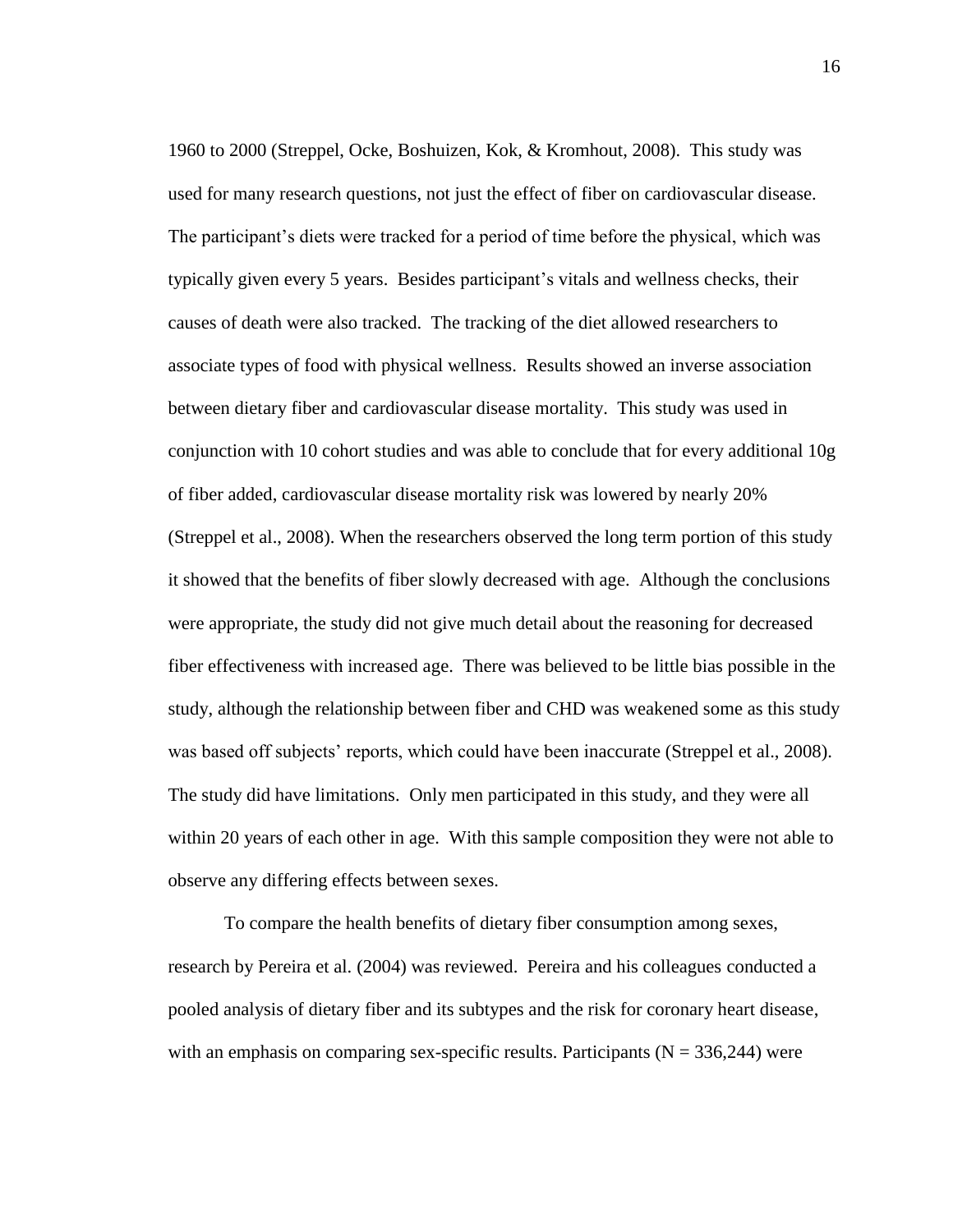recruited from ten different cohort studies. The cohorts were discovered through literature searches and by contacting experts in the field. The participants had their fiber intake as well as the type of fiber they were consuming, i.e. grains, fruits, vegetables, insoluble, and soluble fiber, measured by registered dietitians. Baseline data were collected from participants, who were then followed for six to ten years to observe any cardiac events or a death related to a cardiac complication. It was determined that corrected total dietary fiber consumption was associated with a 14% (relative risk [RR], 0.86) decrease in risk for all coronary events and a 27% (RR, 0.73) decrease in coronary death. The results reported were similar for both men and women. Furthermore, cereal and fruit fiber types had an inverse association with the risk for coronary heart disease, but vegetable fiber did not show a significant association (Pereira, O'Reilly, Augustsson, et al., 2004).

A prospective cohort study was conducted to determine whether fiber consumption from fruit, vegetable, and cereal sources was associated with incidence of cardiovascular disease among elderly individuals. The study was a prospective cohort from 1989 to 2000 and recruited 3,588 men and women who were 65 years or older and were free of known cardiovascular disease at the time of baseline. Dietary fiber intake was assessed and incidence of cardiovascular disease was observed throughout the follow up period. The authors concluded that the consumption of dietary fiber later in life, in the form of cereal fiber, was associated with lower risk of cardiovascular disease (Mozaffarian, Kumanyika, Lemaitre, et al., 2003). The findings of Mozaffarian et al. (2008) were similar and different from the findings of Pereira, O'Reilly, Augustsson, et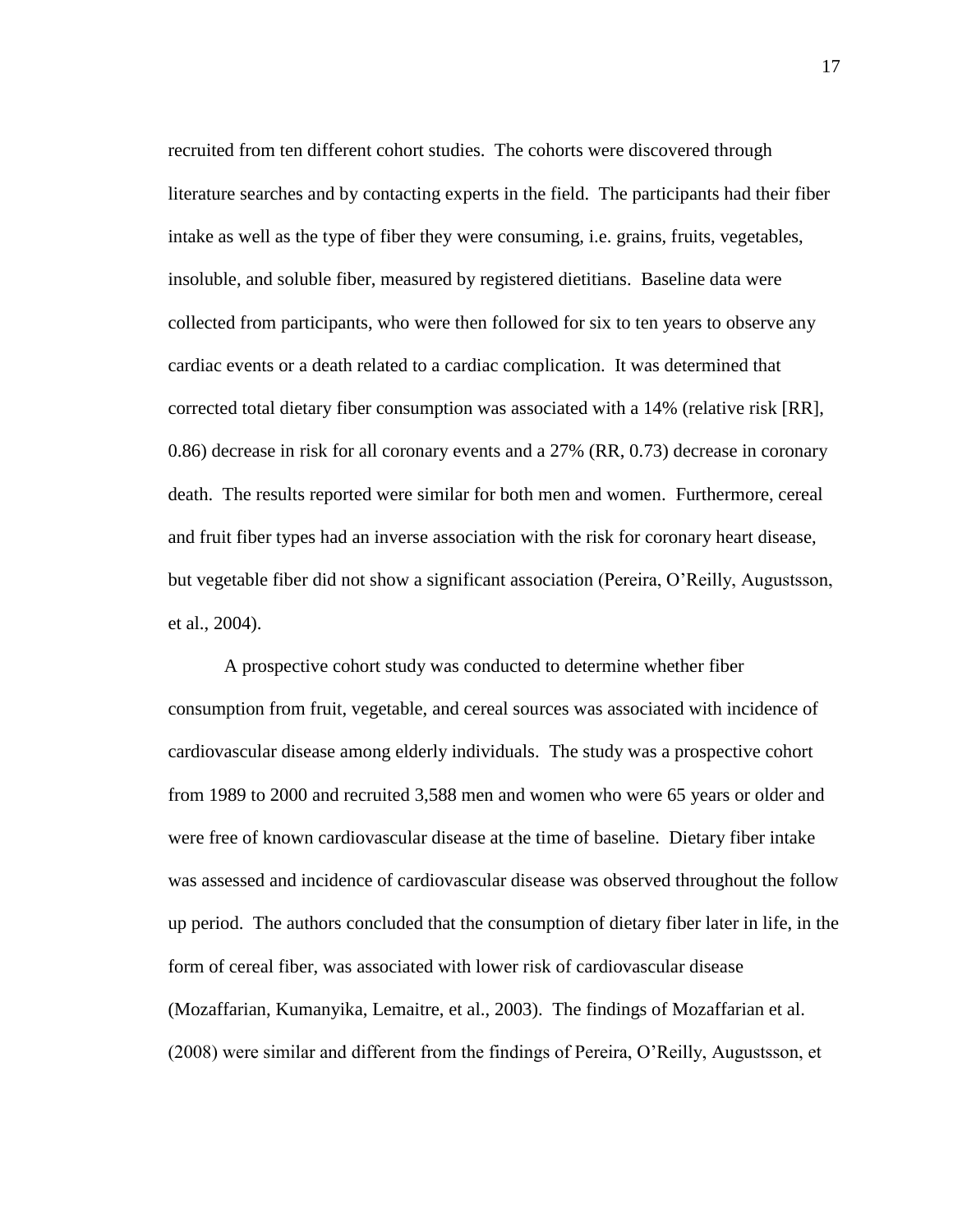al. (2004). They were similar in that both studies concluded that cereal fiber had an inverse association between fiber consumption and cardiovascular disease. They differed in that Mozaffarian et al. (2008) did not conclude that fruit fiber had an inverse association with cardiovascular disease.

Anderson, Jones, & Riddell-Mason (1993) studied the comparative effects of 10 dietary fibers on serum and liver lipids in male rats. The rat's diets were manipulated to incorporate different sources of soluble and insoluble fiber. Serum and liver lipids were measured and it was concluded that rats who consumed psyllium, rich in soluble fiber, had the lowest serum and liver cholesterol levels. In agreement with the findings of other studies, Anderson et al. (1994) concluded that insoluble fiber was beneficial to weight loss or management and soluble fiber was best suited for reducing lipid levels.

The previously examined studies support the idea that dietary fiber decreases the risk of cardiovascular disease due to its ability to protect against risk factors such as high LDL levels, low HDL, and total cholesterol.

# Dietary Fiber Consumption and Diabetes

People diagnosed with diabetes have medical expenditures that are approximately 2.3 times higher than if the disease was absent (ADA, 2013). Diabetes is a serious medical condition that impacts 25.8 million people or 8.3% of the population in the United States (ADA, 2013). Diabetes is the primary cause of death for 71,382 Americans each year and contributes to the death of 231,404. These numbers make diabetes the  $7<sup>th</sup>$ leading cause of death in the US. In addition to mortality, diabetes also costs \$245 billion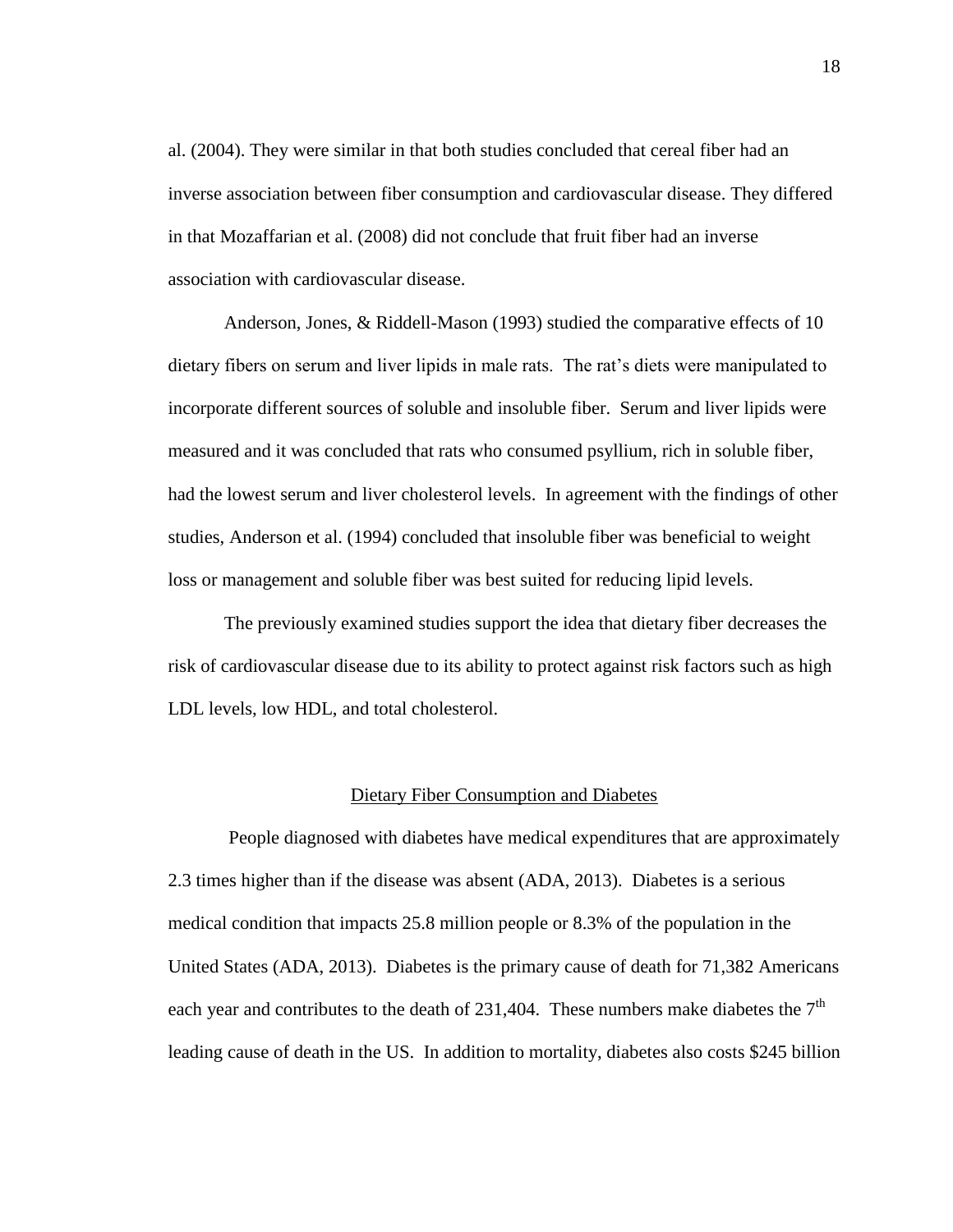due to direct medical costs and indirect costs (ADA, 2013). A high fiber diet is recommended by most diabetes and nutritional organizations. It is also accepted that soluble fiber can inhibit macronutrient absorption, reduce glucose response, and beneficially influence lipid levels. (Weickert & Pfeiffer, 2008).

In a study with the purpose of observing the effects of dietary fiber on glycemic load and lipid concentrations in patients with type II diabetes, 13 participants from a Dallas medical center were studied. The participants were given higher than recommended levels of fiber via fiber rich foods. The participants also received a diet with the recommended levels of dietary fiber and their results were compared. Physical examinations and blood work were used to assess the individual's health status. It was concluded by the authors of the study that the higher than recommended diet resulted in decreased glucose levels (-10% plasma glucose), total cholesterol (-6.7%), triglycerides (- 10.2%), and very low-density lipoproteins (-12.5%), and therefore improved overall health status (Chandalia et al., 2000). This study suggests that even higher than recommended levels of fiber are beneficial to individuals with type II diabetes.

Meyer and colleagues (2000) examined the relationship between the intake of carbohydrates, dietary fiber, dietary magnesium, and carbohydrate rich foods and the incidence of diabetes among older women. This was a cohort study of 35,988 postmenopausal women, in Iowa, that were previously free of diabetes. After baseline data were collected, the incidence of diabetes was tracked for the duration of the six year follow-up. Dietary intake was assessed during the study and it was found that whole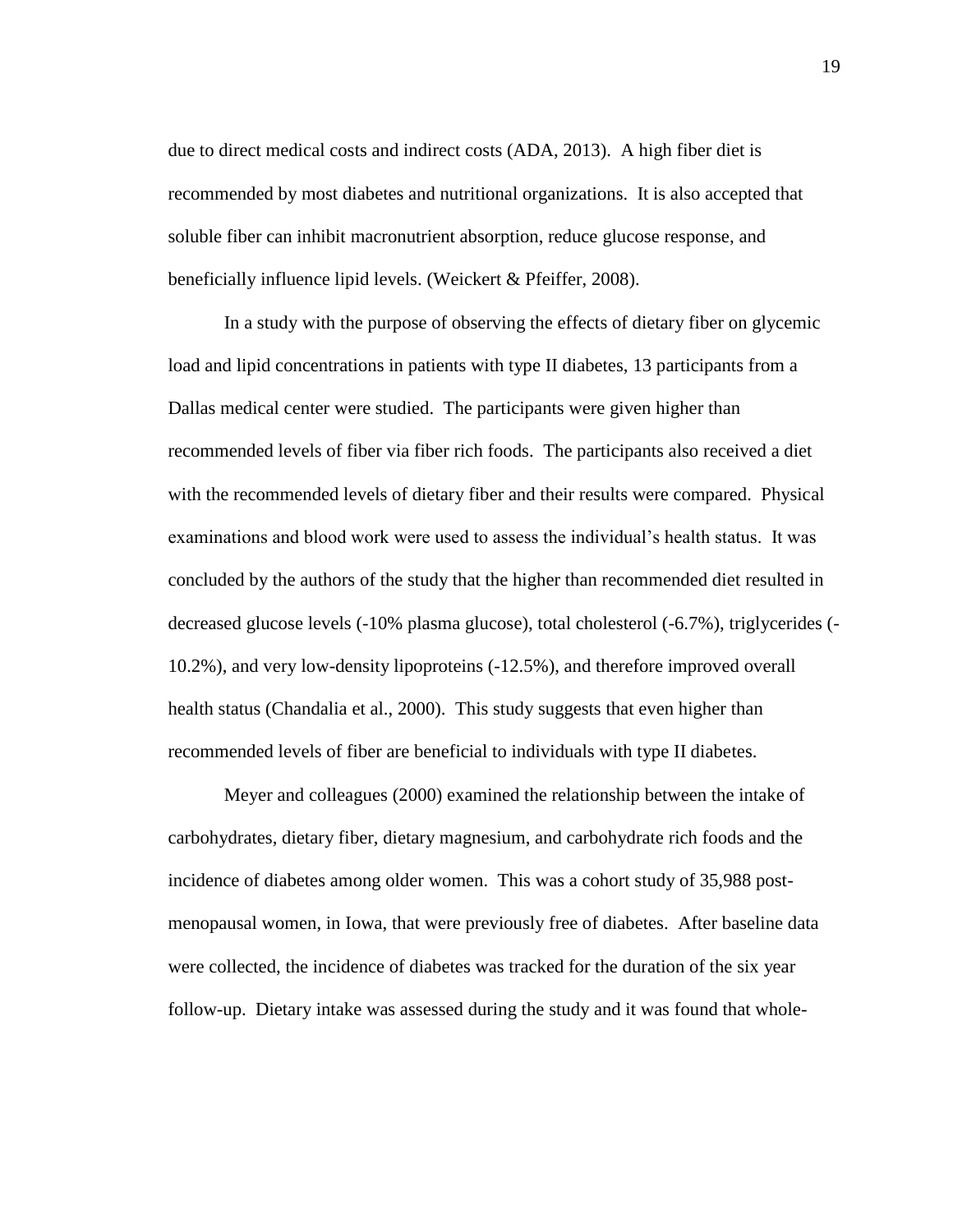grains and cereal fiber may protect against the development of diabetes among older women.

In contrast to the Meyer study in 2000, Montonen and colleagues (2003) looked at both men and women ages 40-69 in a longitudinal study. This research examined the relationship between whole-grains and cereal fiber and the risk of type II diabetes (2003). All of the 4,316 participants were free of diabetes at the beginning of participation. Food consumption data and a diet history interview covering the previous year's dietary habits were collected. After a 10 year follow-up period, incidence rates of type II diabetes were identified. The adjusted relative risk between the highest and lowest quartiles of wholegrain consumption was 0.65 and the RR for cereal fiber between the highest and lowest quartiles was 0.39 (Montonen et al., 2003). This suggested that consumption of both whole-grain and cereal fiber was inversely associated with type II diabetes. It was hypothesized that "the whole-grain association is due to cereal fiber or another factor related to cereal fiber intake." (Montonen et al., 2003). These results strengthen the conclusions of Meyer et al. (2000) that suggested cereal fiber had an inverse relationship with type II diabetes in post-menopausal women. However, it can also be concluded that fiber is beneficial for those with type II diabetes in the general population as well.

# Dietary Fiber and Weight Management

Several studies have pointed out the role that dietary fiber plays in weight loss and weight management (Du et al., 2010; Liu et al., 2003). According to the CDC, approximately one-third of all Americans are obese and another one-third are overweight. The CDC also states that heart disease, stroke, type 2 diabetes, and some types of cancer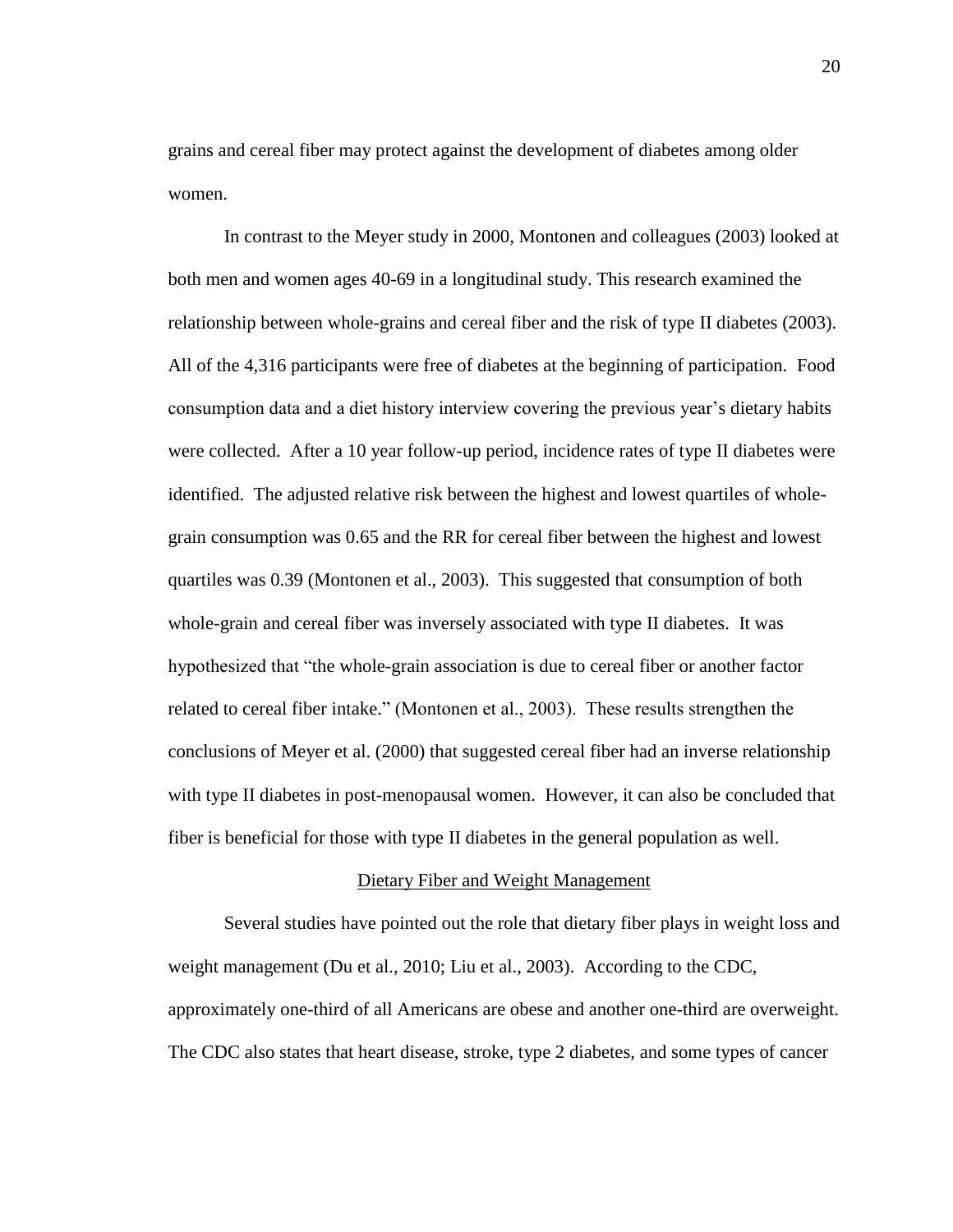are related to obesity and many of these conditions are leading causes of death in the US (CDC, 2013). Obesity was responsible for \$147 billion in annual medical costs in 2008. The average medical cost for obese individuals was \$1,429 higher than those of normal weight (CDC, 2013).

Howarth, Saltzman, and Roberts (2001) conducted a review of the literature to examine possible relationships between fiber intake and obesity. According to their findings, many healthy adult subjects demonstrated increased satiety, reduced energy intake, and body weight loss when consuming higher-fiber diets. This affirms the hypothesis by many researchers that dietary fiber consumption plays a role in reducing the number of overweight and obese individuals. The authors assert that more studies are needed to examine the effect of soluble and insoluble fiber types (Howarth, Saltzman, & Roberts, 2001).

In a study performed by Liu et al. (2003), female nurses in the United States were followed by the researcher for twelve years, starting in 1984. The nurses' food intake was assessed via questionnaire in 1984, 1986, 1990, and 1994. After adjusting for covariates; weight, body mass index, and long term weight changes, the odds ratio of becoming obese was calculated. The results of the study showed that the women with the greatest intake of dietary fiber gained an average of 1.52 kg (3.35lbs) less than did the women with the least amount of dietary fiber intake. Therefore, it was concluded by the researchers that "weight gain was inversely associated with the intake of high-fiber, whole-grain foods but positively related to the intake of refined-grain foods, which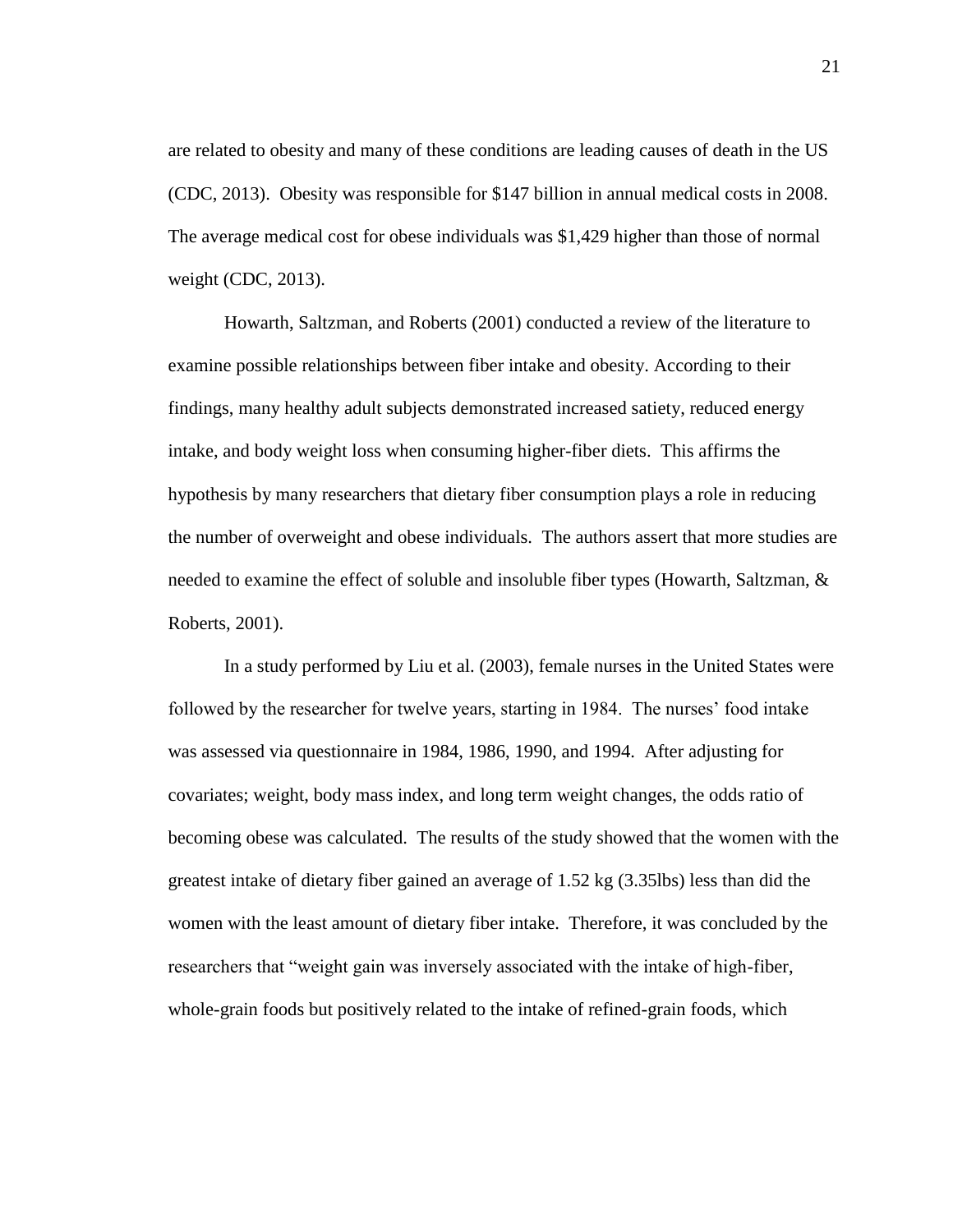indicated the importance of distinguishing whole-grain products from refined-grain products to aid in weight control" (Liu et al. p. 920, 2003).

Du et al., (2010) designed a prospective cohort study with the objective of investigating the association of total dietary fiber, cereal fiber, and fruit and vegetable fiber with changes in weight and waist circumference. European participants aged 20-79  $(N = 89,432)$  were recruited for the study. Among these, 42% of participants were men and 58% were females. All participants were determined to be free of cancer, cardiovascular disease, and diabetes at baseline. The participants were followed for 6.5 years and dietary information was gathered via country-specific food-frequency surveys. The authors adjusted for follow-up duration, dietary variables, and demographic/lifestyle factors. The authors concluded that total fiber was inversely associated with subsequent weight and waist circumference change. An increase in 10 g/day of total fiber was associated with a decrease in weight of 39 grams per year and a decrease in waist circumference by -0.08 centimeters per year. A 10  $g$ /day increase in cereal fibers specifically was associated with a decrease of 77 g/year for weight and a decrease of 0.10 cm/year in waist circumference. Similar results for fruit and vegetable fibers were found regarding the association with a decrease in waist circumference but not with a decrease in weight. Du et al. (2010) concluded that a higher intake of dietary fiber, especially cereal fiber, prevented body-weight and waist circumference gain.

When the findings of the previous studies are cumulated, an acceptable conclusion may be that an increase in dietary fiber can trigger reductions in weight and waist circumference, both of which are markers of obesity. What's more, morbidity and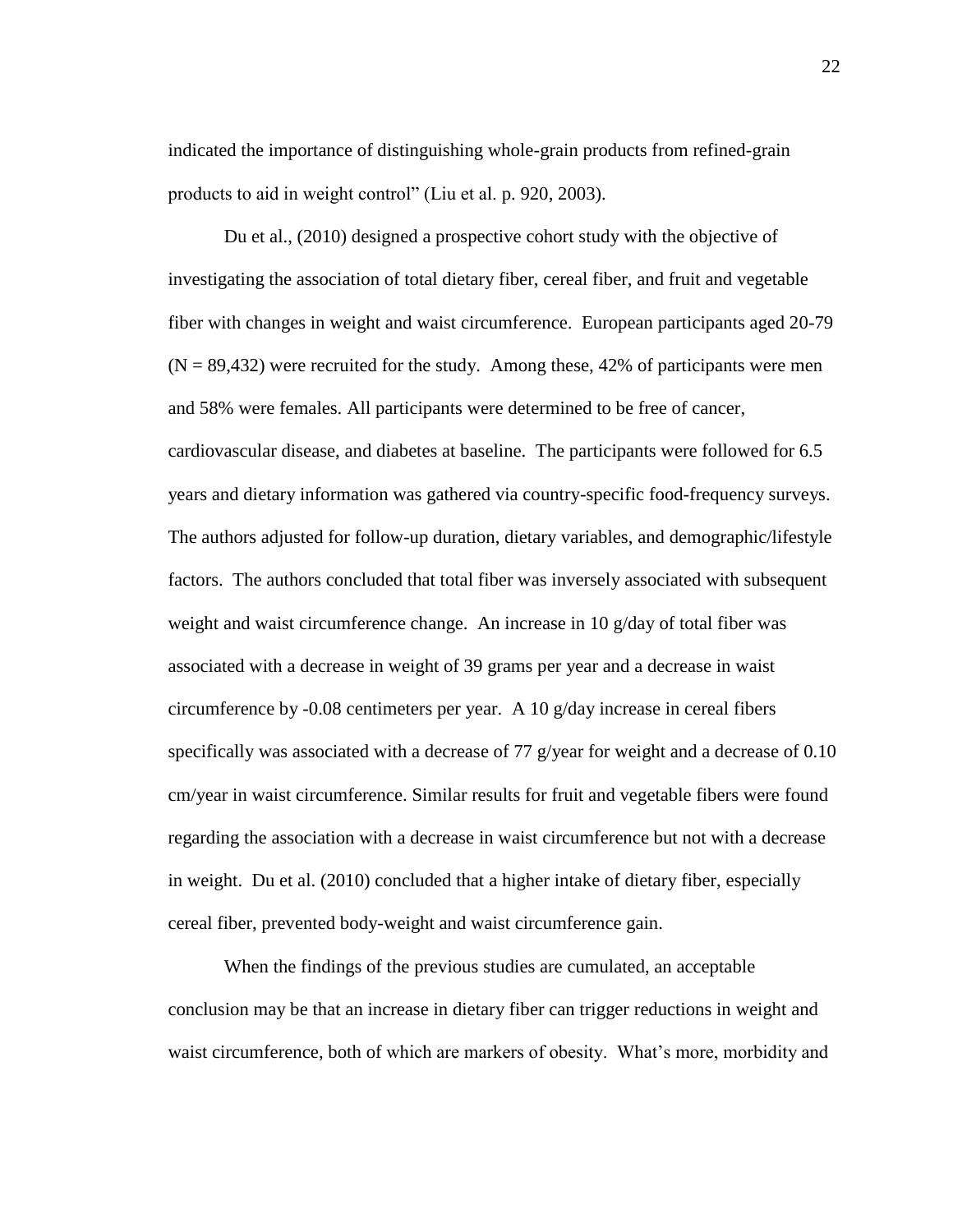mortality rates for preventable conditions associated with obesity heart disease and diabetes can be decreased by consuming more dietary fiber.

#### Other Health Benefits

In addition to the more direct health benefits of dietary fiber that have been discussed in this literature review, there are also indirect benefits. It was alluded to earlier that dietary fiber improves the regularity of bowel movements, which prevents constipation and diarrhea. This benefit is especially important to those who suffer chronic diarrhea and/or constipation due to bowel disorders such as diverticulitis (Marlett et al., 2002). Another indirect benefit of fiber is that it increases satiety (feeling full), which can contribute to weight loss. (Howarth et al., 2001) Considering the fact that weight is a significant risk factor for hypertension, a reduction in weight would most likely result in a reduction in blood pressure (Galisteo, Duarte, & Zarzuelo, 2008).

A study was conducted by Cicero et al. (2007) over a six-month period with 96 subjects recruited from the Atherosclerosis and Metabolic Disease Clinic of University of Bologna, Italy and the Diabetes Centre of the University of Pavia, Italy. The criterion for participants was age between 50 and 70, high blood pressure, and a BMI between 25 and 30. Blood pressure was considered high in this experiment when systolic blood pressure (SBP) was over 140 and diastolic blood pressure (DBP) was over 90 mmHg. This sample included both men and women, and the sample size could have been larger. For the experiment the subjects were randomized into groups to receive one of three diets: 1) a non-supplemented diet, 2) a diet that included guar gum, and 3) a diet that included psyllium husk powder. Guar and psyllium are types of soluble fiber and both were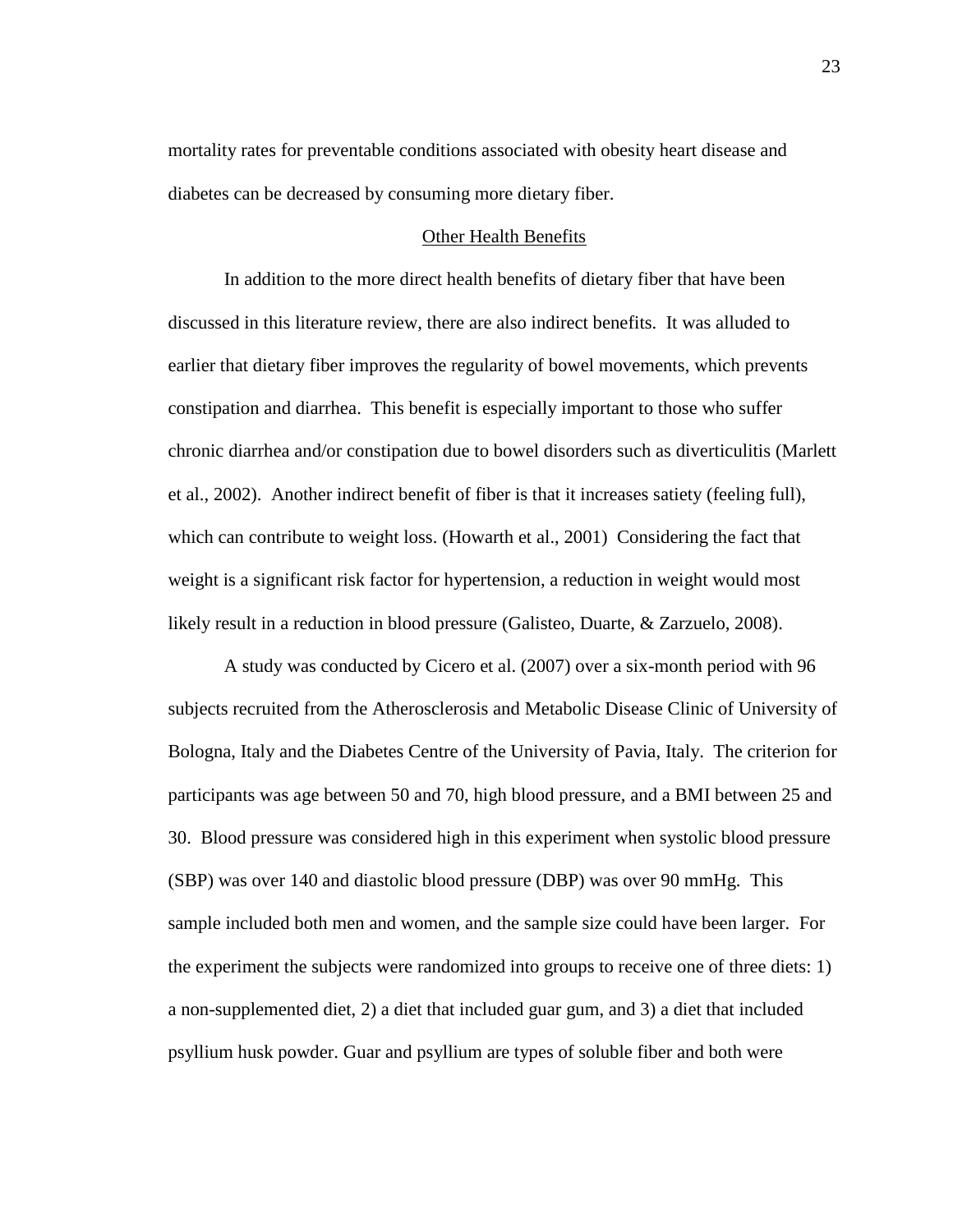distributed in identical boxes (the experiment was a double-blind study). Patients were evaluated once a month on their blood pressure, weight, cholesterol, and other biochemical profile aspects. Psyllium husk was associated with a decrease in systolic blood pressure and diastolic blood pressure, while guar was only associated with a lower SBP but more significantly than psyllium (Cicero et al., 2007). This study also showed improvements in all cardiovascular factors such as improved LDL and HDL cholesterol, and a lowered BMI (Cicero et al., 2007). The possible bias in this study was the possibility of false reporting by the subjects and thus, altered the results. Not taking the supplements on a regular basis could decrease the cardiovascular improvements. (Cicero et al., 2007)

Previous research has shown somewhat inconclusive evidence regarding the impact of dietary fiber on cancer risk. In an effort to find a consensus, articles were reviewed and their results were as follows. The objective of a study by Schatzkin et al. (2007) was to investigate the relationship between dietary fiber and whole-grain food intakes and invasive colorectal cancer in the NIH-AARP Diet and Health Study. Participants included 291,988 men and 197,623 women aged 50-71; their diets were assessed by a self-administered food-frequency questionnaire. The results indicated no association with colorectal cancer risk; however whole-grain consumption was associated with a modest reduced risk. These findings suggest that the reduced risk associated with whole-grain consumption may be attributed to something other than dietary fibers [vitamins, minerals, phenols, etc.] (Schatzkin et al., 2007). Similar to the Schatzkin et al.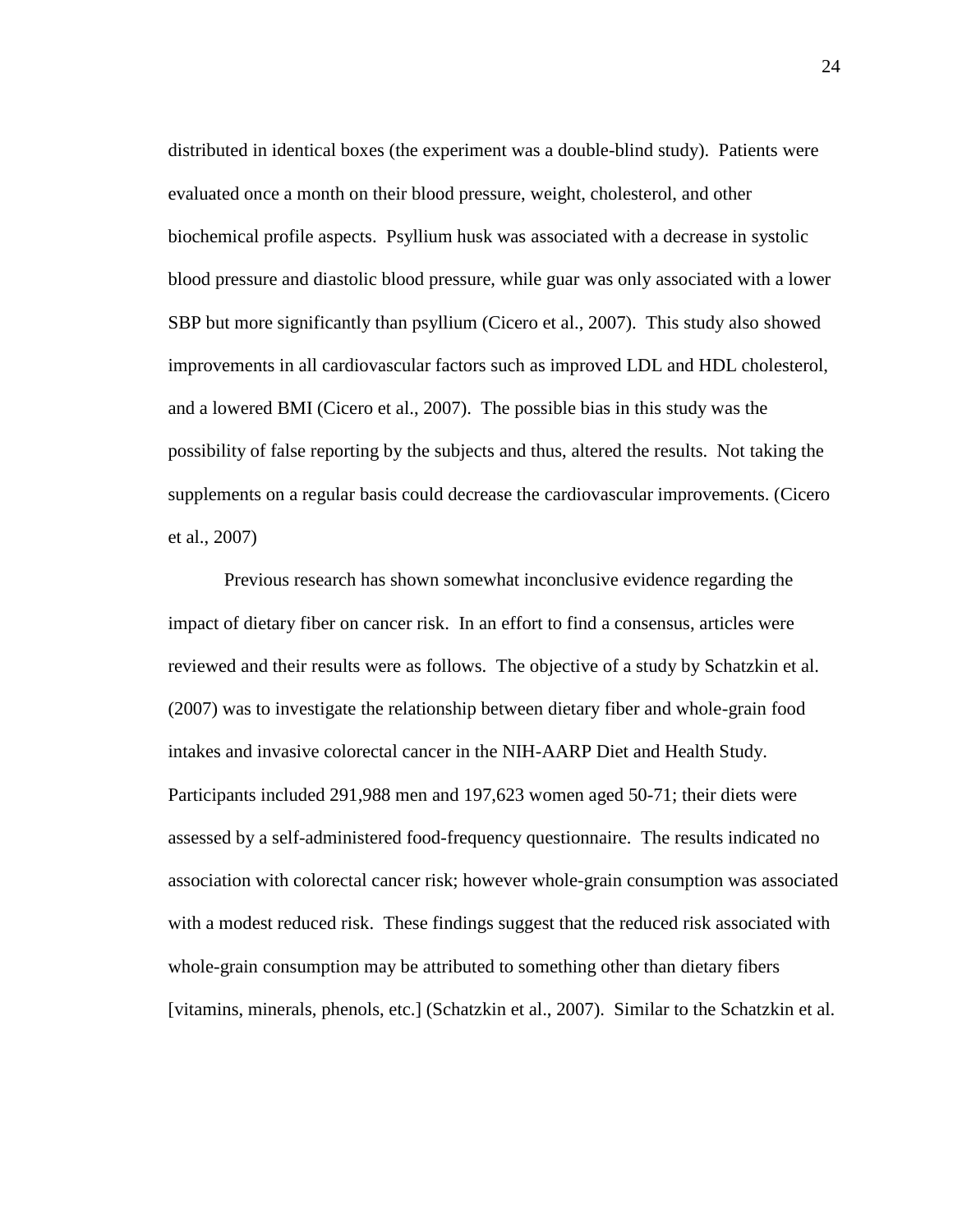(2007) study, Park et al. (2005) concluded that after accounting for dietary risk factors, high fiber intake was not associated with a reduced risk of colorectal cancer.

A curious question that is not answered in the literature is whether there is an association between dietary fiber and sleep apnea. According to the National Heart, Lung, and Blood Institute (NHLB) at the National Institutes of Health (NIH), sleep apnea is a common disorder in which an individual has shallow breaths or doesn't breathe at all for a period of time while sleeping. Sleep apnea is a chronic condition that goes widely undiagnosed. This condition is more common in individuals that are overweight. If left untreated, sleep apnea can increase the risk for high blood pressure, heart attack, stroke, and obesity (What is Sleep Apnea?, 2012). This condition can also be responsible for heart arrhythmias and can increase the risk of, or worsen, heart failure. Considering that sleep apnea is more common in overweight individuals, and dietary fiber has been shown to reduce weight (Du et al., 2010) more research should be done to determine whether fiber can be used as a means of prevention or treatment for this disorder.

### Negative Side Effects

As mentioned previously there are several health benefits associated with dietary fiber consumption. However, there are negative side effects that come along with increased consumption. "Adding too much fiber too quickly can promote intestinal gas, abdominal bloating and cramping" (Mayo Clinic p, 2, 2012). Drinking plenty of water is recommended when consuming higher levels of fiber because it allows for the absorption of water by the intestines and, therefore, produces a softer and bulkier bowel movement (Mayo Clinic, 2012). When thinking of increasing dietary fiber consumption it is also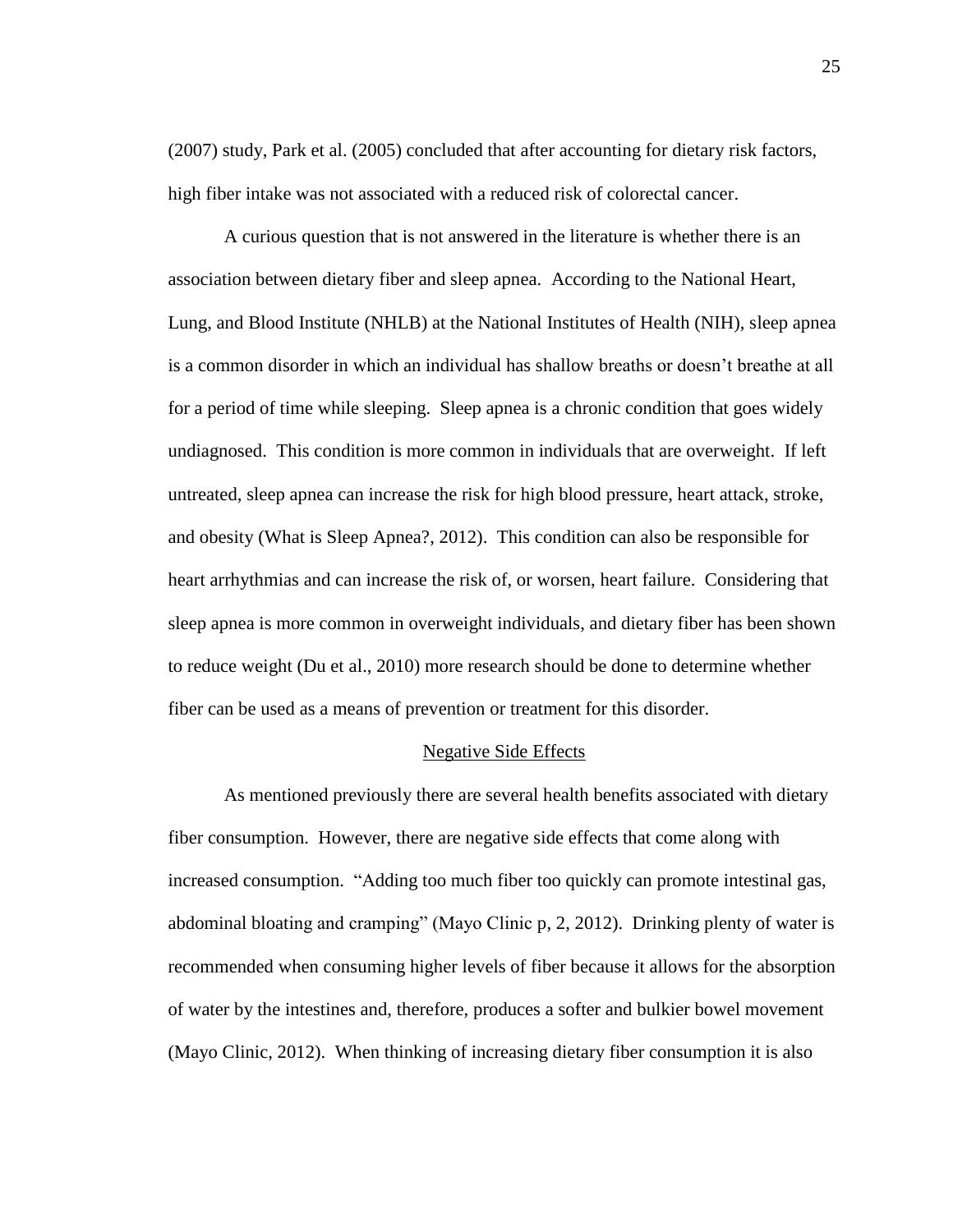recommended to gradually increase intake so the body can adjust. It is important to note that a large body of evidence indicates that the benefits of dietary fiber greatly outweigh the potential negative side effects associated with consumption.

### Public Health Interventions

The fact that dietary fiber can reduce the risk for certain chronic diseases makes it very valuable to public health. An effort was made to determine what public health interventions and nutritional education programs were available related to dietary fiber. The purpose behind these interventions is to educate the general public about the health benefits of dietary fiber and which foods are fiber-dense. In 2002, a group of representatives from the food industry, scientists, and chefs met to form a new nonprofit consumer advocacy group that is now known as the Whole Grains Council (Whole Grains, n.d.). This organization had several goals including: 1) educate the public about whole-grains 2) Create a whole-grain symbol on food packaging to make it easier to find products that had more whole-grains 3) To lobby support from other food manufacturers and food professionals (Whole Grains, n.d.).

Some accomplishments of the Whole Grain Council include promoting the consumption of whole grains through media interviews and educational stories, rallied support from additional food manufacturers and others to promote whole-grain consumption, created a website with information regarding whole-grains, and developed and implemented a whole-grain stamp that is present on food products so consumers can easily identify foods that are made with whole-grains. Other manufacturers have engaged in efforts to change the recipes of some of their products to incorporate more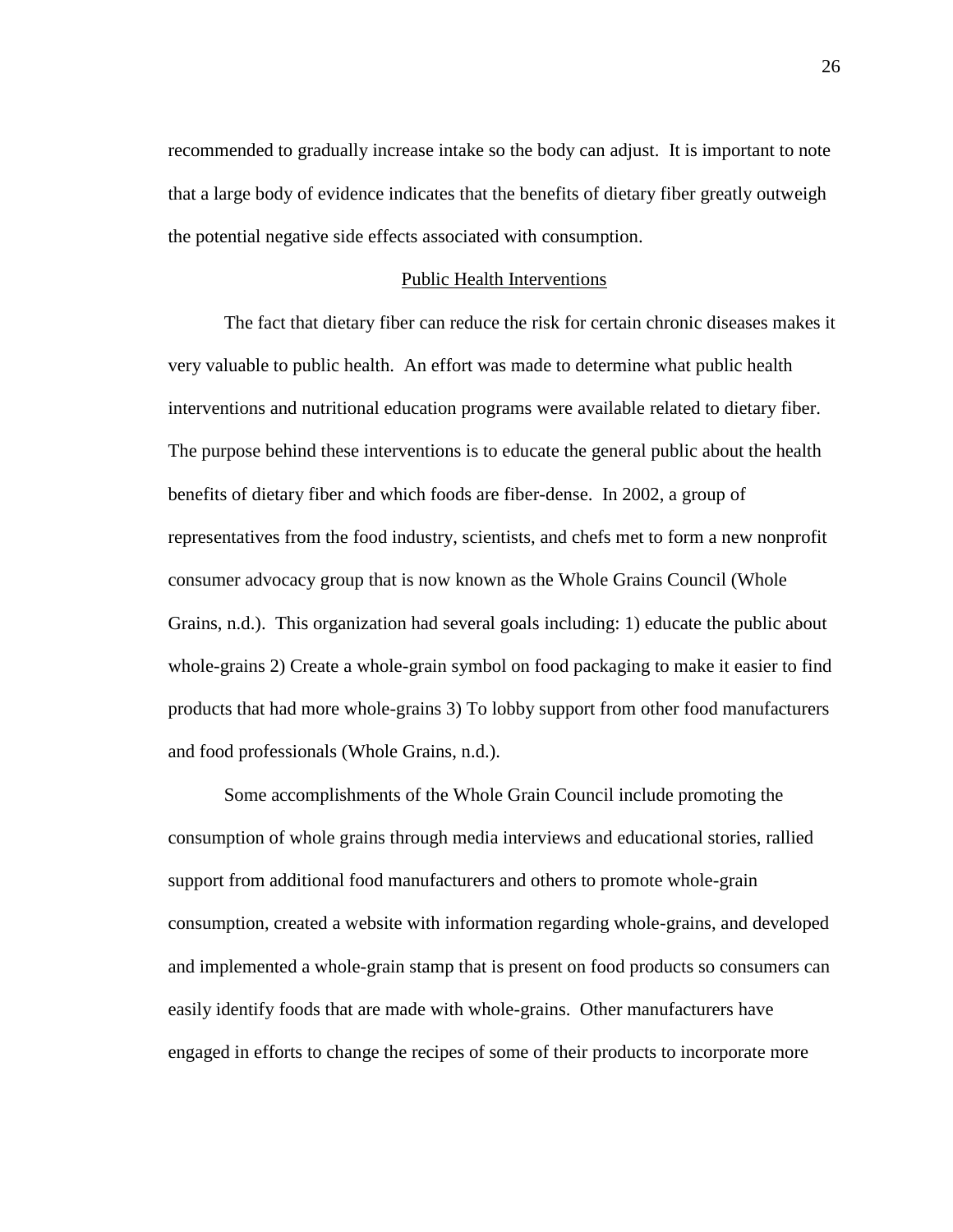whole-grains that have a similar taste and texture as those made with refined grains (Hiza et al., 2007). Some companies that are marketing foods that contain more whole-grain are Kellogg Company, SaraLee, and ConAgra Foods (Whole Grains, n.d.).

Many food manufacturers understand that creating food products that contain more whole-grains is only the first step. Another aspect is educating the public about the benefits of whole-grains and the availability of food sources. The Kellogg Company started the 2-Week Fiber Challenge in 2005. The challenge asked consumers to eat one bowl of Kelloggs brand cereal for two weeks in the hopes of A) selling more Kellogg's products and B) increasing the amount of whole-grains that the individual consumes (Hiza et al., 2007).

The 2010 Dietary Guidelines Advisory Committee deemed dietary fiber as an "under-consumed nutrient of public health concern" (Clemens et al. p. 1390, 2012). Several government and non-government organizations have expressed how important fiber consumption is to the prevention of chronic conditions. After reviewing the past and current public health interventions, it seems more needs to be done by government agencies. Admittedly, the Healthy, Hunger-Free Kids Act, which was passed in 2010 and put into effect in 2012, is focused on providing healthier food options for kids when they are at school. However, the kids are not receiving adequate levels of education regarding which foods they should choose. Regulations can increase the availability of fruits and vegetables but if the students are not aware that they should eat them or why they should eat them, then the regulations could do more. Many of the educational campaigns are being conducted by non-government organizations and food manufacturers. Many food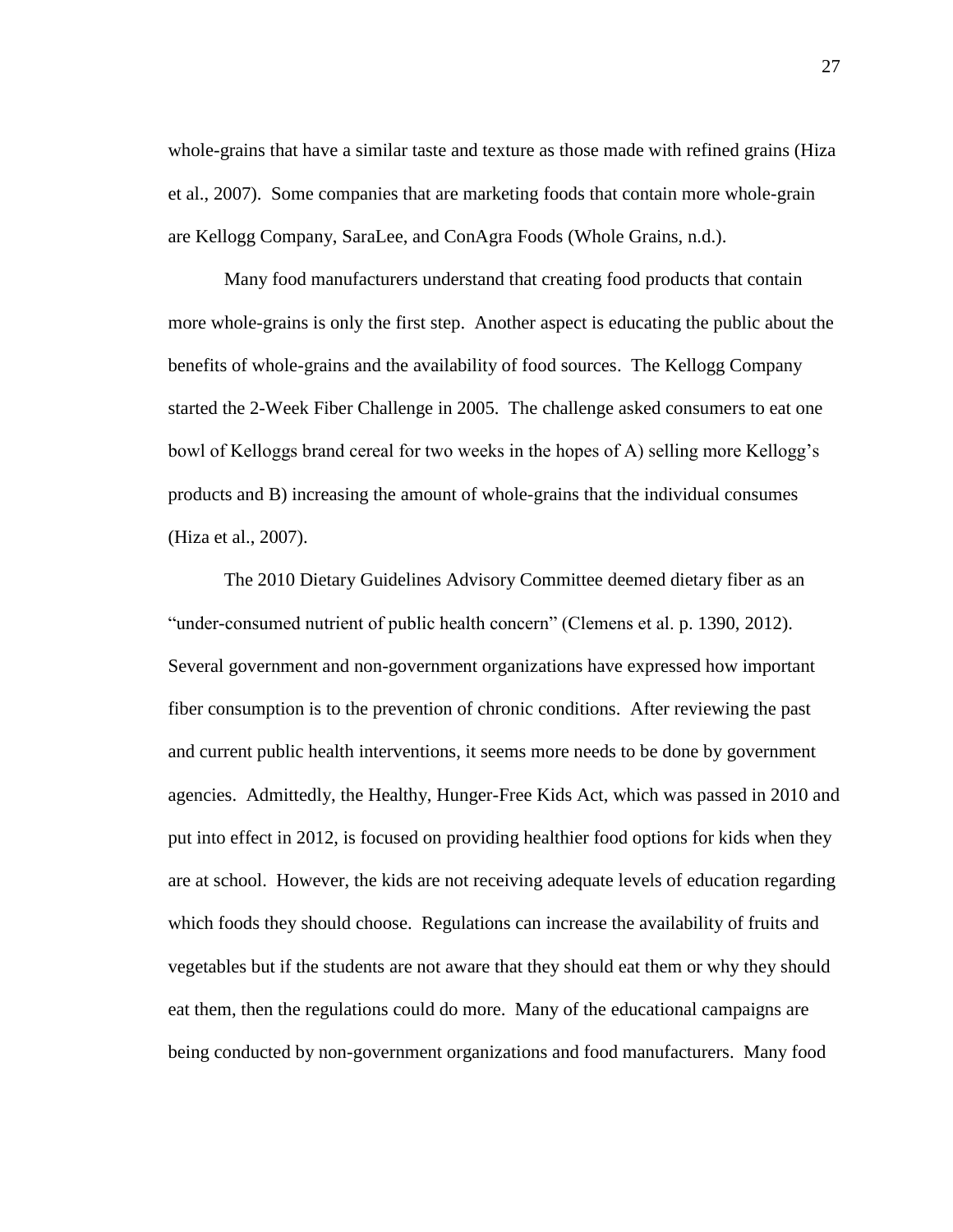manufacturers are creating and marketing foods that contain higher amounts of wholegrain. These foods are sometimes confusing to consumers because they assume that whole-grains translate to dietary fiber. This is sometimes a correct assumption but whole-grains and fiber are not always synonymous (Clemens et al., 2012). Some foods that contain whole-grains are not "good" sources of fiber but may rather contain low levels of fiber. The major problem is the fact that labeling for dietary fiber and wholegrains is unclear. Different standards have been put in place and changed in recent years. This change in qualifications for labeling is confusing to consumers (Clemens et. al., 2012). In terms of behavioral intervention, Bhattarai et al. (2013) concluded, after reviewing four studies that measured the effect of interventions on dietary fiber intake, that a primary-care based intervention showed small beneficial changes in behavior. The studies reviewed by Bhattarai and colleagues used face-to-face and telephone coaching or interviewing as well as provided participants with informative brochures and other literature. Bhattarai and colleagues raised several concerns in their review which hopefully will be addressed by future research. 1) are interventions ineffective or are they difficult to deliver; 2) can a single diet counseling session bring about behavior change or is a more intensive educational session required; 3) will there be a similar effect in minority or deprived populations; 4) in the long-term are the limited effects worth the resources required? (Bhattarai et al., 2013)

### DISCUSSION

Most of the articles outlined in *Chapter II. Review of Literature* came to the same conclusion: dietary fiber is beneficial to human health and to public health. The first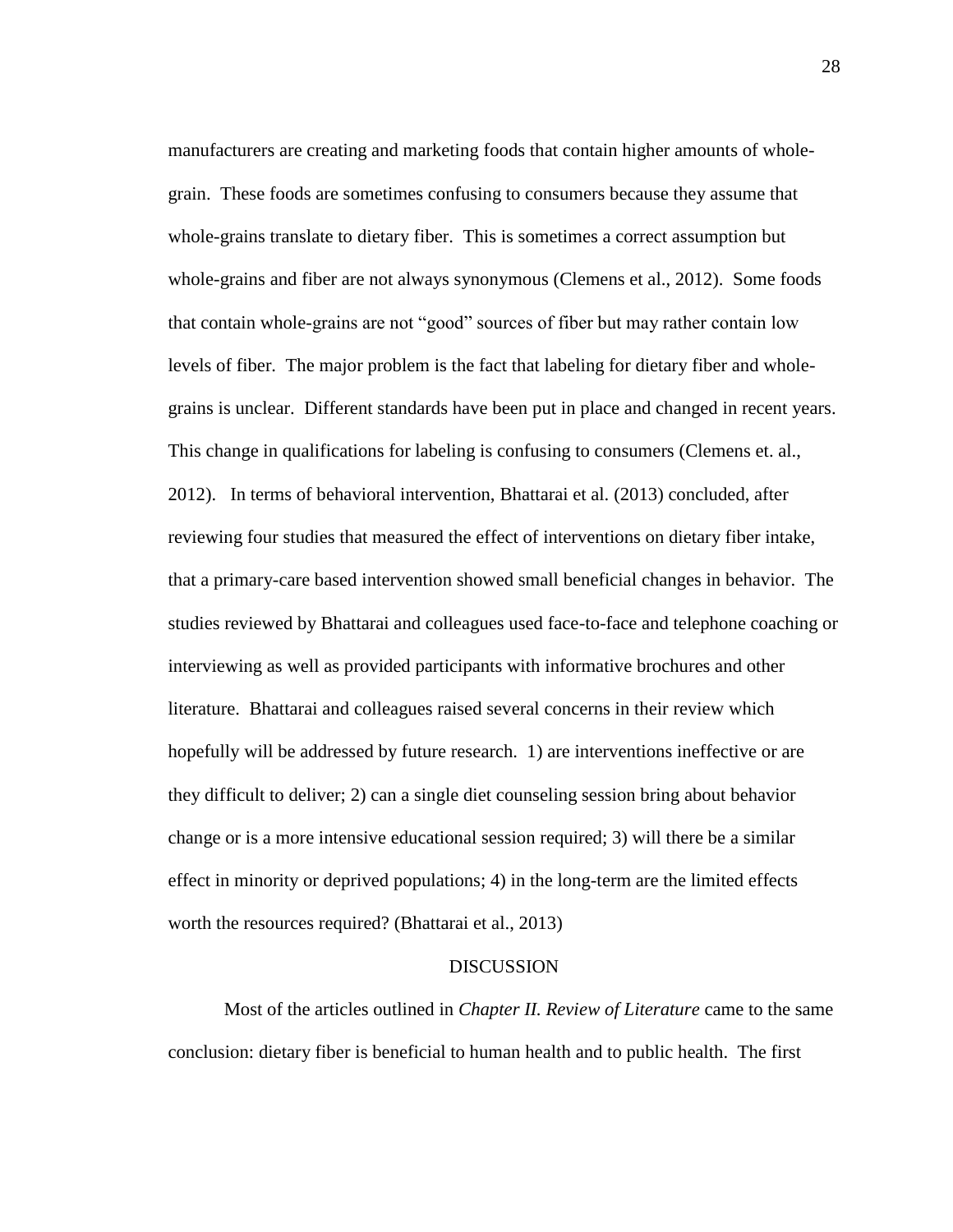section of the review was focused on dietary fiber consumption in the U.S. The study published by Lanza et al. (1987) was a groundbreaking study because that it suggested that many Americans were not consuming as much fiber as was originally thought. The limitation for this study was the fact that it is from the 1980s. A lot could have changed over that period of time. However, after researching fiber consumption in the US, it was very hard to find updated information pertaining to fiber consumption. Additionally, Lanza and colleagues discovered that there were differences in fiber consumption between certain groups of individuals. The fact that those who had an education greater than the high school level tended to eat more fiber was not surprising. Those who lack education likely have lower health literacy, leading to a difficulty in understanding medical literature or educational material that is presented to them. Additionally, education and income are positively correlated: lower education level corresponds with lower household income. Low-income families and individuals may not expend their limited finances on fruits and vegetables but rather on cheaper processed foods that have little or no fiber content (Epstein, Dearing, Roba, & Finkelstein, 2010). Much research has been done on the social gradient and its effects on health. The social gradient refers to the relationship between a person's socioeconomic status and their health. A person that has less education and lower income will be lower on the social gradient than a person that has a high level of education and is in a higher income bracket (WHO, n.d.). Another finding of Lanza et al. (1987) was that as people age, they tend to eat more fiber. This may be attributed to the increase in knowledge and life experiences when it comes to diet. It would make sense that the longer a person has been alive the more chances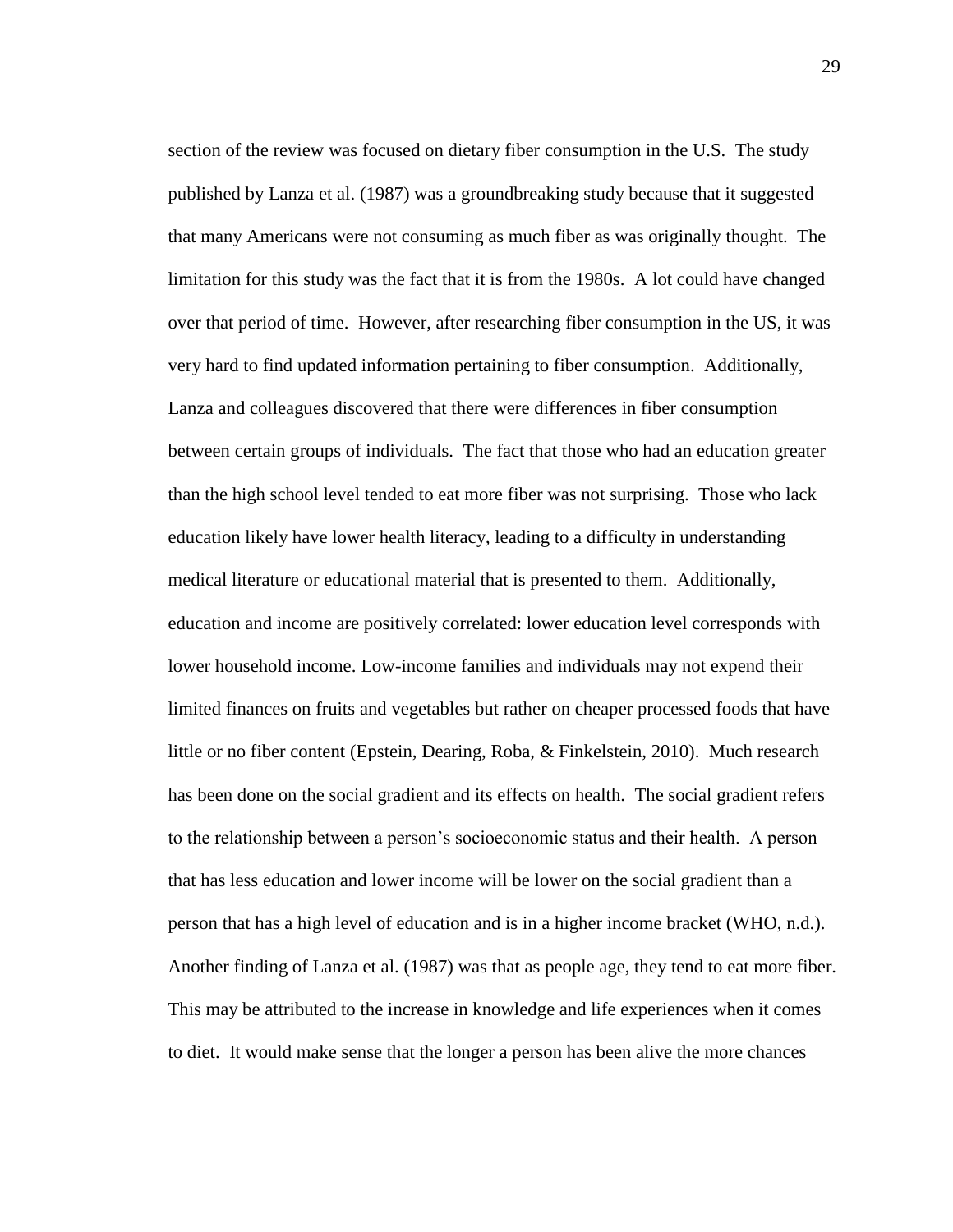they have to come across an educational campaign or advertisement promoting the consumption of fruits, vegetables, grains, and other sources of fiber.

Fiber is broken into two main categories and both have benefits to health. There may be some confusion when studying dietary fiber because there are several working definitions depending on what source of information is used. Efforts have been made to create one universal definition for fiber; however, a consensus could not be reached among various organizations and nutrition professionals. Also leading to confusion is the lack of uniformity among nutrition labels on food products. Some labels specify the amount of both soluble and insoluble fiber while on the other hand, some labels may specify just one type of fiber, or not specify the type of fiber at all. This can lead to confusion for the public and make them wonder if one type of fiber is better. More confusion is created when the public hears the term "whole-grain." As people shop for food products and see "whole-grain" or "multi-grain" they might associate that with high fiber content. Unfortunately, a food product that is whole-grain may not be considered a good source of fiber. The reasoning behind this is because there have been changing regulations, recently, that have dictated what exactly "whole-grain" means. Some regulations suggest that something that is whole-grain must have over half of its weight from whole grains rather than refined grains (Clemons et al., 2012). Regulations and guidelines need to be created and more strictly enforced for food labels in order to reduce confusion among consumers. This may increase the knowledge of shoppers and assist them in making healthier food choices.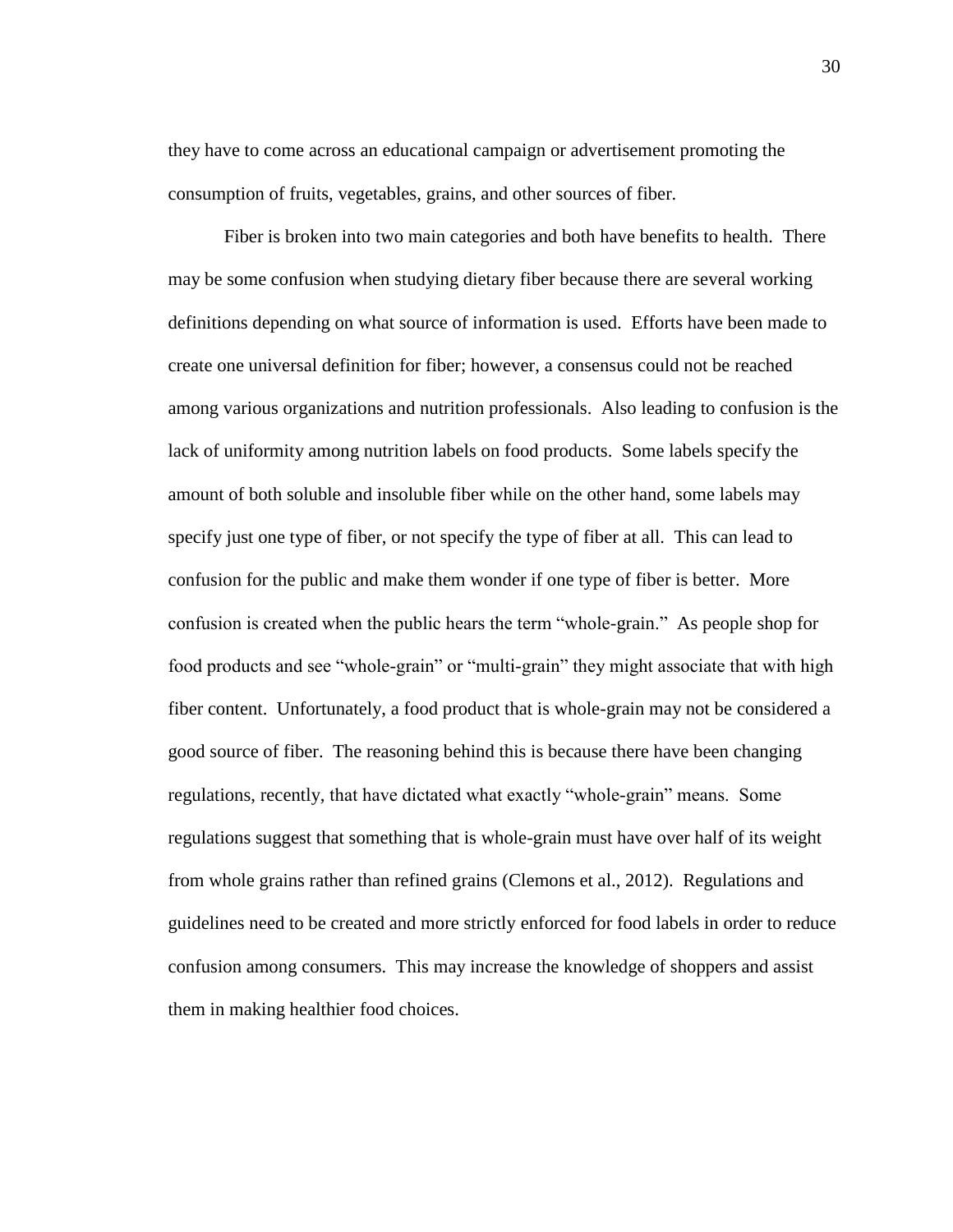Additionally, it would be wise to reach a consensus on the definition of dietary fiber. When considering interventions related to dietary fiber, it would be wise to utilize the social ecological model (SEM. First proposed by McLeroy, Bibeau, Steckler  $\&$ Glanz (1988), the SEM takes 5 different levels into consideration in regards to public health interventions. 1) intrapersonal- characteristics of the individual including knowledge and attitudes, 2) interpersonal-social networks, 3) institutional factorsinstitutional regulations, 4) community factors-relationships among institutions, informal groups, and organizations, 5) public policy-laws and regulations. The most needed and effective changes come at the policy and intrapersonal levels of the social ecological model (SEM) for dietary fiber consumption. Once changes at the policy level are completed, it will make food labels easier to understand and potentially could increase the knowledge of shoppers. Additional efforts in all other aspects of the social ecological model need to be undertaken as well. More education campaigns are needed to stress the importance of consuming dietary fiber and what benefits it can bring to a person's health. Businesses and schools can implement healthier lunch and snack options so employees and students have the opportunity to replace food items high in fats, salt, and sugar with healthier options that contain higher fiber content.

With support from the literature, it is acceptable to conclude that fiber does indeed reduce the risk of developing cardiovascular disease. Thanks to Ma et al. (2006) we know that markers for inflammation related to heart disease were reduced when highfiber diets were consumed. Additionally Streppel et al. (2008) noted that for every 10g of fiber added to a person's diet, the cardiovascular disease mortality risk is decreased by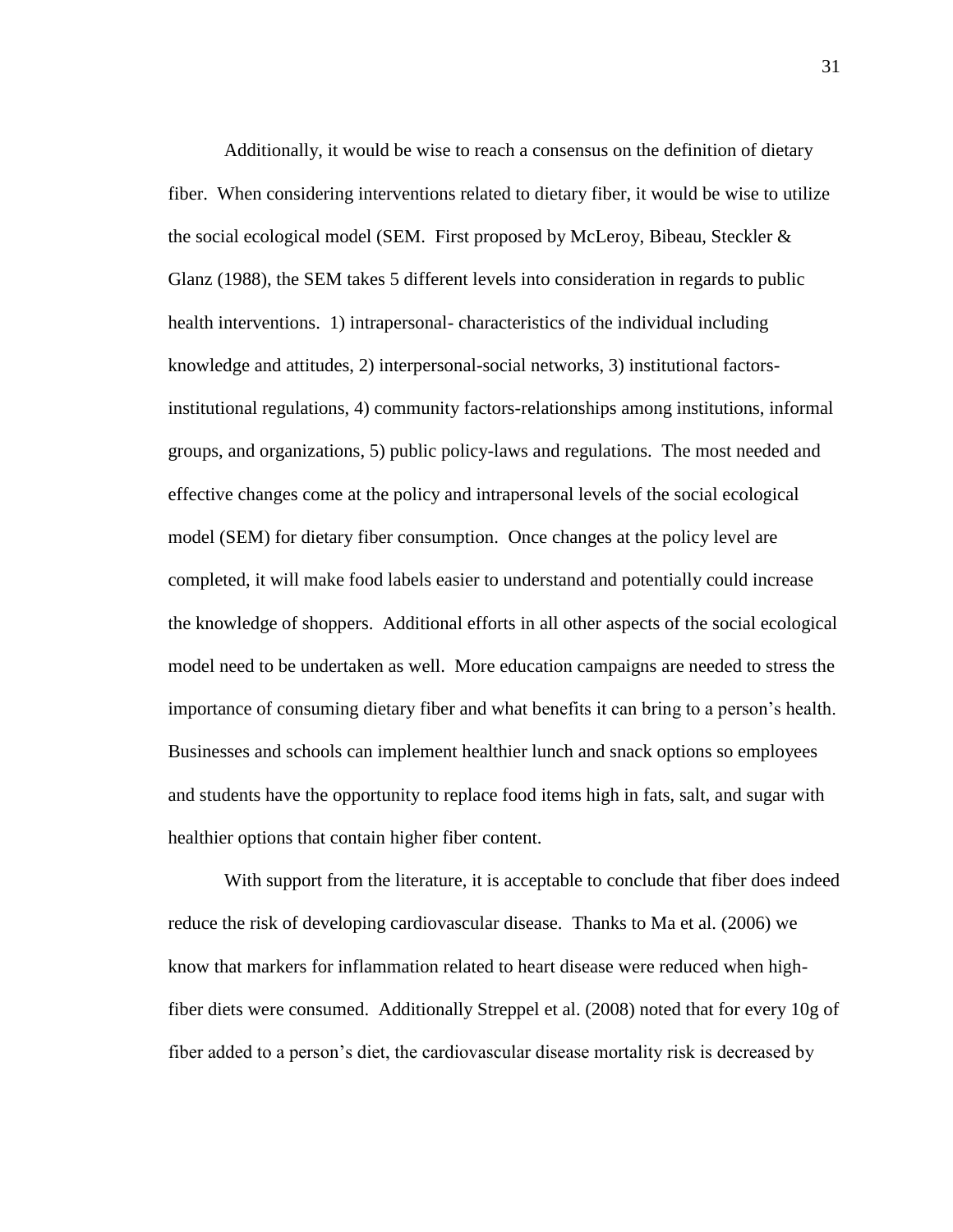20%. In addition to research outlining dietary fiber's cardiovascular benefits, several studies were examined in this review to determine the association between dietary fiber and the diabetes. From the results of the various articles, it is accepted that dietary fiber does help prevent diabetes by way of weight management and weight loss. Additionally, fiber can regulate blood glucose levels and the reduction of glycemic load in fiber-dense foods (Weickert & Pfeiffer, 2008).

The ability of fiber to assist in weight management and possibly even promote weight loss was alluded to in the previous paragraph. With the reduction in weight or the management of weight, not only does fiber help reduce the incidence of diabetes but it also contributes to other indirect benefits. If an individual were to reduce their body weight with help from eating a fiber-rich diet, they could theoretically have less severe symptoms that are associated with sleep apnea. This hypothesis comes from research indicating that sleep apnea impacts many individuals that are overweight or obese. It may be acceptable to think that if a person loses weight, they may see a reduction in their sleep apnea symptoms or may no longer have sleep apnea. This is an idea that I feel needs more research. It would appear more research is needed because sleep apnea is a very common and chronic condition that can have major health implications if left untreated.

Along with sleep apnea, another indirect benefit of weight loss due to a fiber-rich diet might be the improvement of self-esteem. If a person perceives themselves as thinner or others notice their weight loss, it would likely make that person feel good. This confidence boost could reinforce their positive health behaviors that had got them to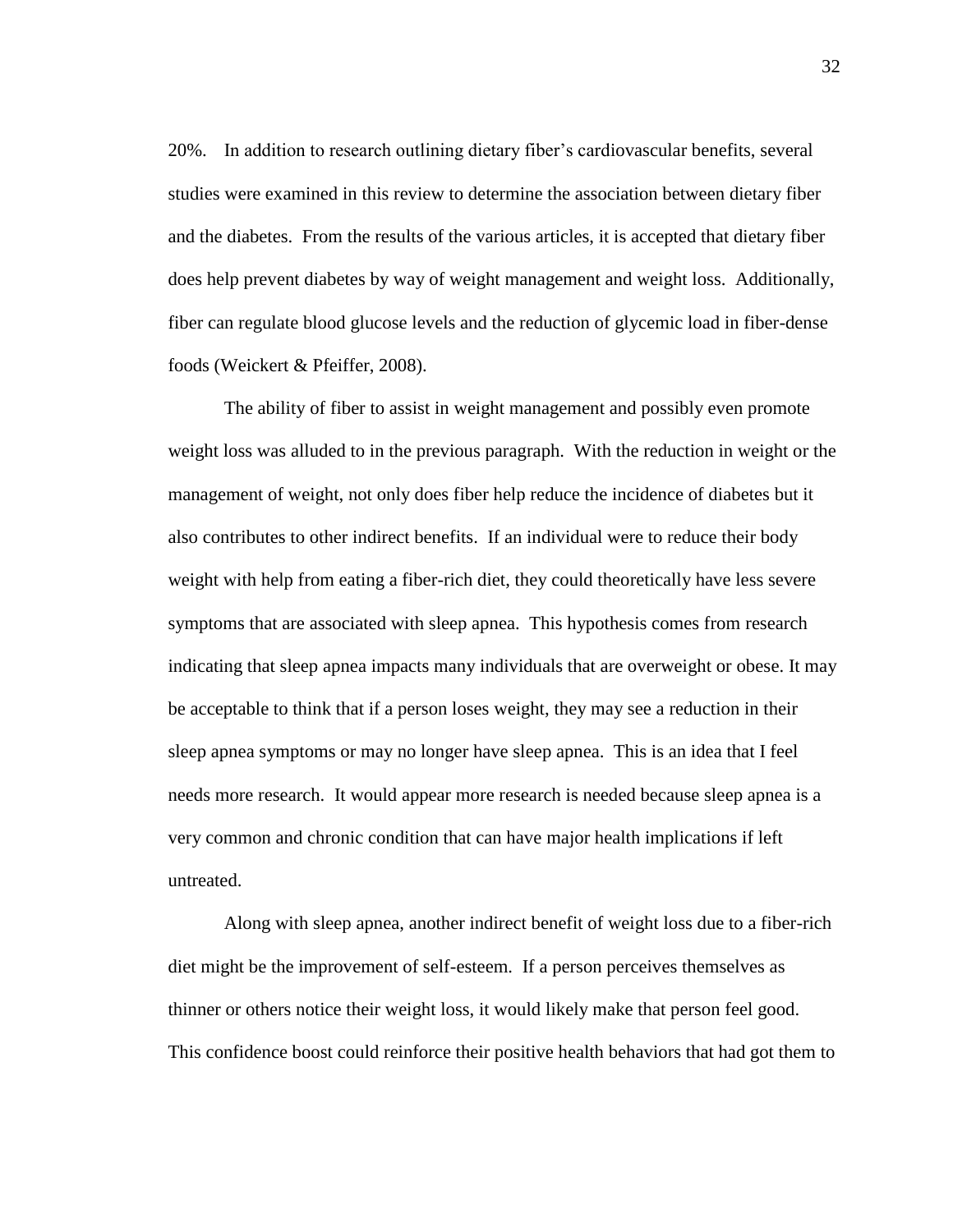that point. The self-esteem boost could propel them from the action stage of the Transtheoretical Model (TTM) to the maintenance stage. The TTM is a biopsychosocial model to conceptualize the process of intentional behavioral change (The Transtheoretical model of behavior change, n.d.). In the TTM, there are different stages in which an individual passes through on their way to behavior change. The continuum of stages is assembled in the following order; pre-comtemplation, contemplation, preparation, action, and maintenance (The Transtheoretical model of behavior change, n.d.). Individuals can skip steps or regress to previous steps. In the maintenance stage, which was previously mentioned, the individual has successfully attained and maintained a certain behavior for at least six months. More research with collaboration across multiple disciplines is needed to examine the potential association between fiber and improvement in self-esteem.

Currently, fiber is known to assist with regulating the digestive system. This is especially important for individuals with digestive disorders such as diverticulitis. Fiber creates a bulkier stool and is not digested so it moves through the digestive system and a relatively quick rate and therefore improves bowel movements.

Although fiber has been determined to provide many health benefits, negative side effects can develop. However, the health benefits far outweigh the side effects that can develop. The side effects that are most commonly reported are diarrhea, bloating, stomach cramps, and flatulence. These can be mitigated by increasing fiber intake gradually and by consuming large amounts of water when eating a diet that is high in fiber.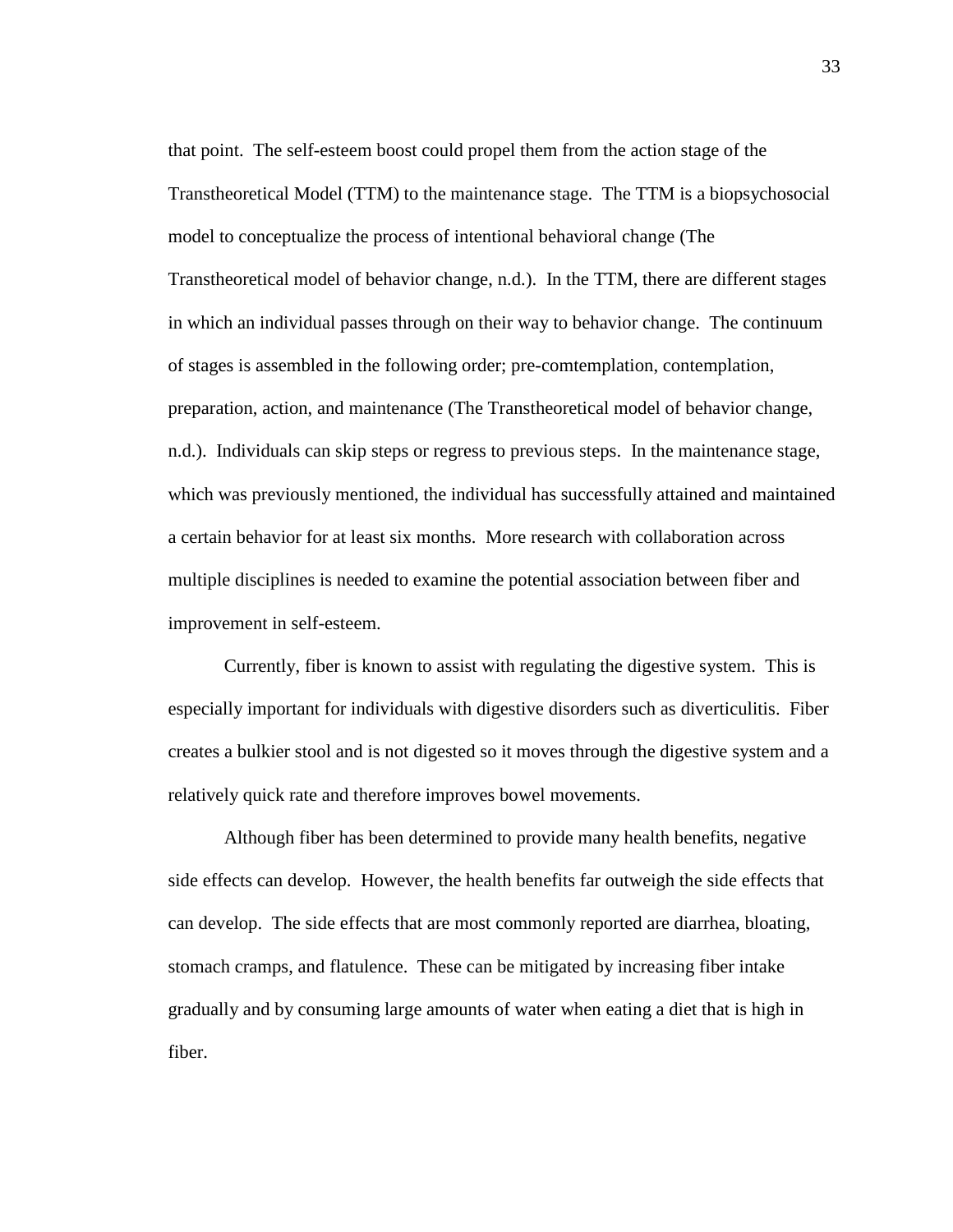Much of the efforts to market whole-grains and dietary fiber are being done by private businesses. Government agencies and non-governmental agencies provide information and recommendations but few solid interventions are being created. National education campaigns need to be funded and created to help the public understand the seriousness of chronic disease in the U.S. and that many cases of chronic disease can be prevented. These education campaigns need to stress the importance of eating a wellbalanced diet that includes whole-grains that are rich in fiber. Additionally, regular physical activity needs to be promoted as well because dietary fiber is only one aspect of improving the health of Americans.

Thanks to Lanza et al. (1987) and Clemens et al. (2012) we know that 90% of Americans are not getting enough dietary fiber in their diets and this needs to be changed. Dietary fiber has been shown to reduce the risk of developing heart disease, diabetes, and stroke; all of which are leading causes of death. Additionally, fiber plays a role in controlling and reducing weight which, besides direct benefits, may also provide indirect benefits including self-esteem boosts and improvement associated with sleep apnea. Additional funding, research, and educational campaigns needs to be established to make an impact. Not only will billions of dollars be saved by promoting the consumption of dietary fiber but many lives could potentially be saved as well.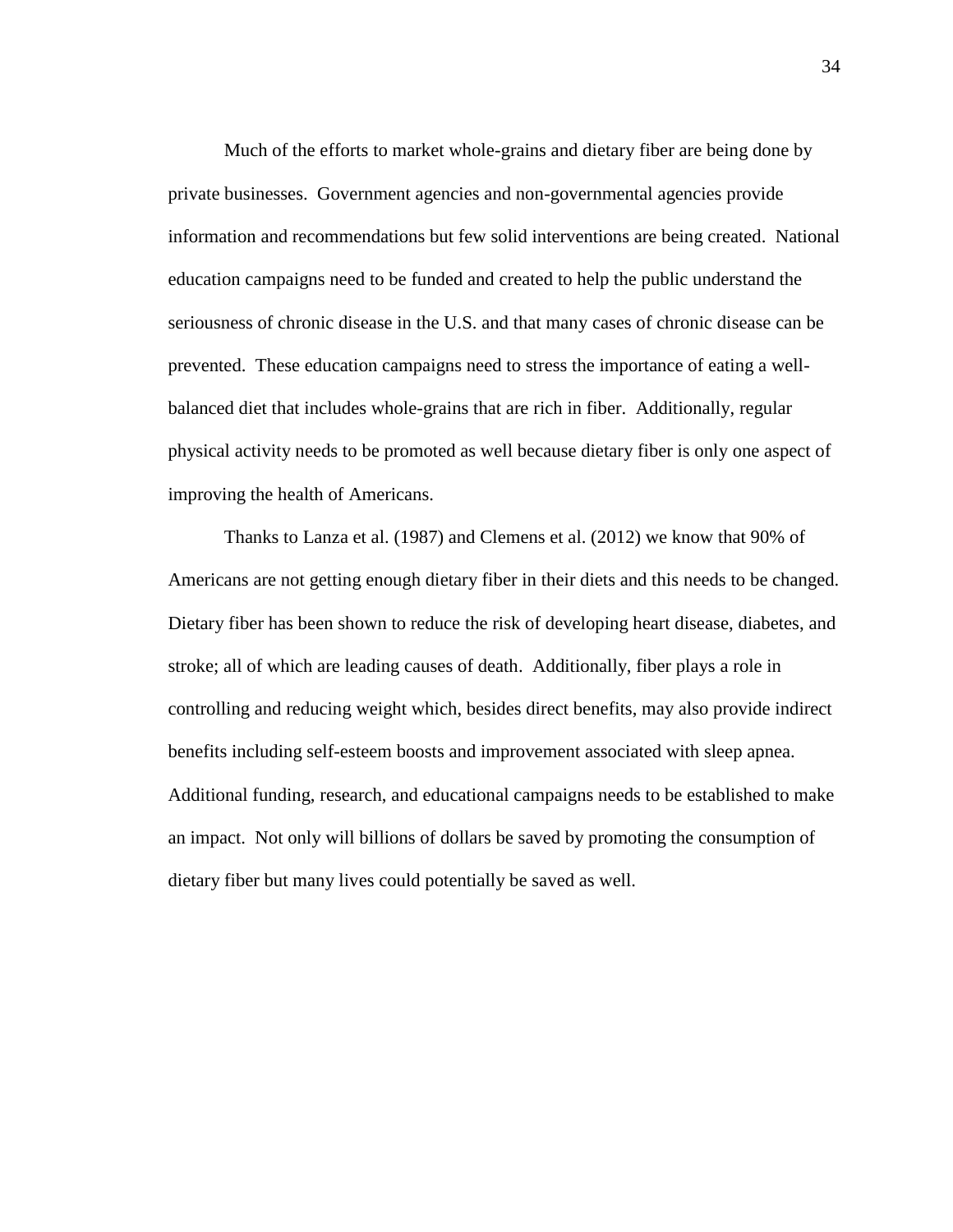#### CONCLUSION

When this review was being conducted, the goal was to answer two research questions:

1) What are the health-related impacts of dietary fiber consumption among US adults age 18 and older?

2) To what extent and with what results have public health and/or health promotion interventions been tested to promote fiber consumption?

After a comprehensive review of the literature, the previous research questions were answered. Dietary fiber has been shown to have a large impact on an individual's health. The risk of mortality and morbidity from cardiovascular disease, stroke, and diabetes is reduced when additional fiber is consumed (Center for Disease Control and Prevention, 2012; Cicero et al., 2007; Weickert & Pfeiffer, 2008).

Additionally, fiber has been shown to increase satiety which in turn limits weight gain and even promotes weight loss. Indirect benefits of fiber were also outlined in this review. Dietary fiber also relieves uncomfortable symptoms associated with gastrointestinal disorders such as diverticulitis (Marlett et al., 2002). Although not fully supported by the literature, interesting hypotheses were made about additional indirect benefits of fiber consumption and warrant additional thought and research. It was hypothesized in this review that a person's mental health might be improved by consuming more fiber due to the fact that they may lose weight which could increase their self-esteem. Additionally, a reduction in sleep apnea could be avoided by increasing dietary fiber consumption and losing weight (What is Sleep Apnea?, 2012).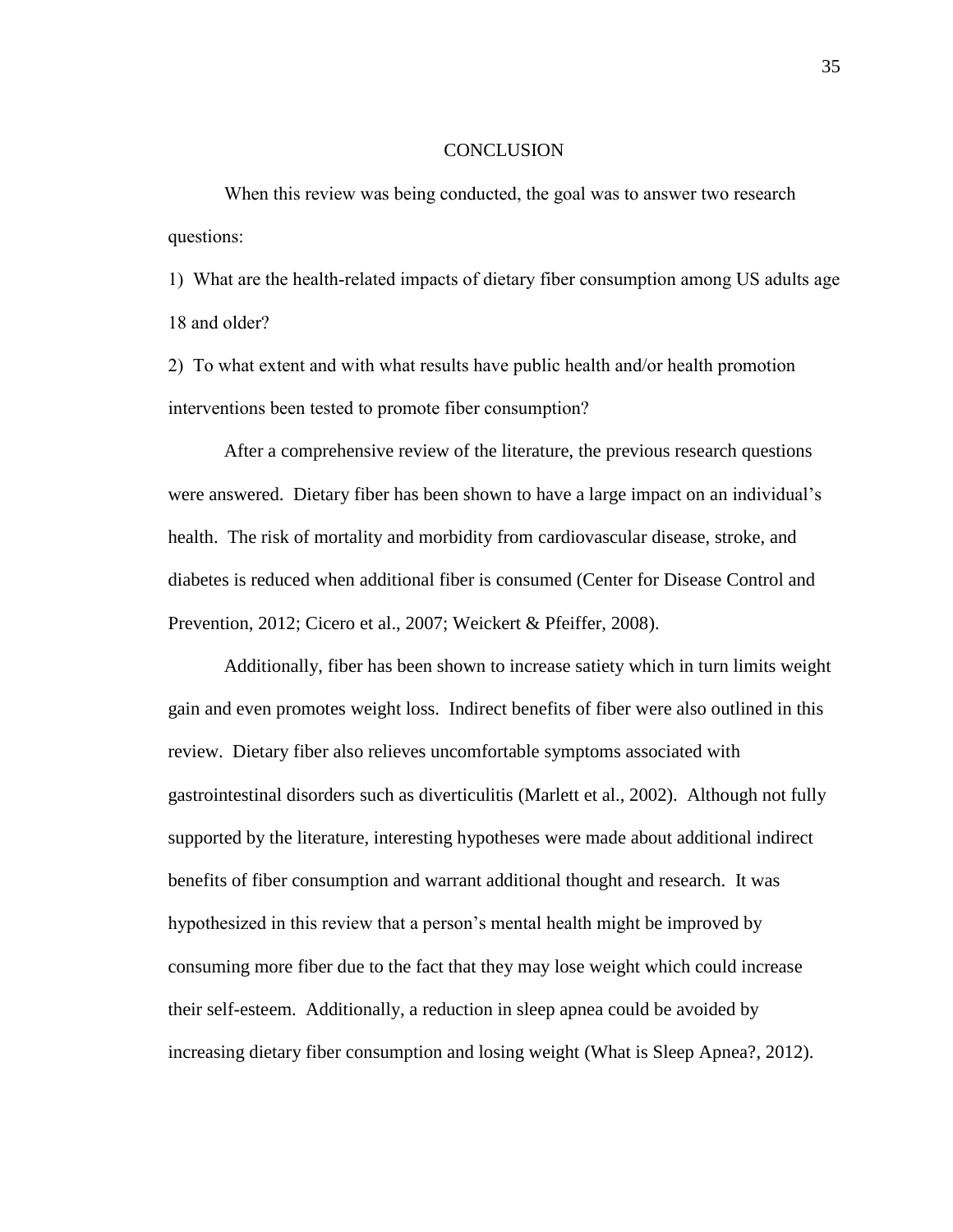Currently and in the recent past, interventions and educational campaigns have been implemented to promote the consumption of dietary fiber. However, the literature points out that more can and must be done. There is too much confusion about the definition of a whole-grain and if all whole-grains are good sources of fiber. A lack of large recognizable educational campaigns with the specific goal of increasing the knowledge of benefits associated with fiber consumption is alarming. Regulations have been put in place that mandate what food is provided at schools; however, more needs to be done at the lower levels of the social ecological model rather than at the policy level. It is the recommendation of this author that more research be done regarding the indirect benefits that were hypothesized in this review and that more emphasis be placed on educating the public on what dietary fiber is, what foods are fiber dense, and why fiber consumption is important.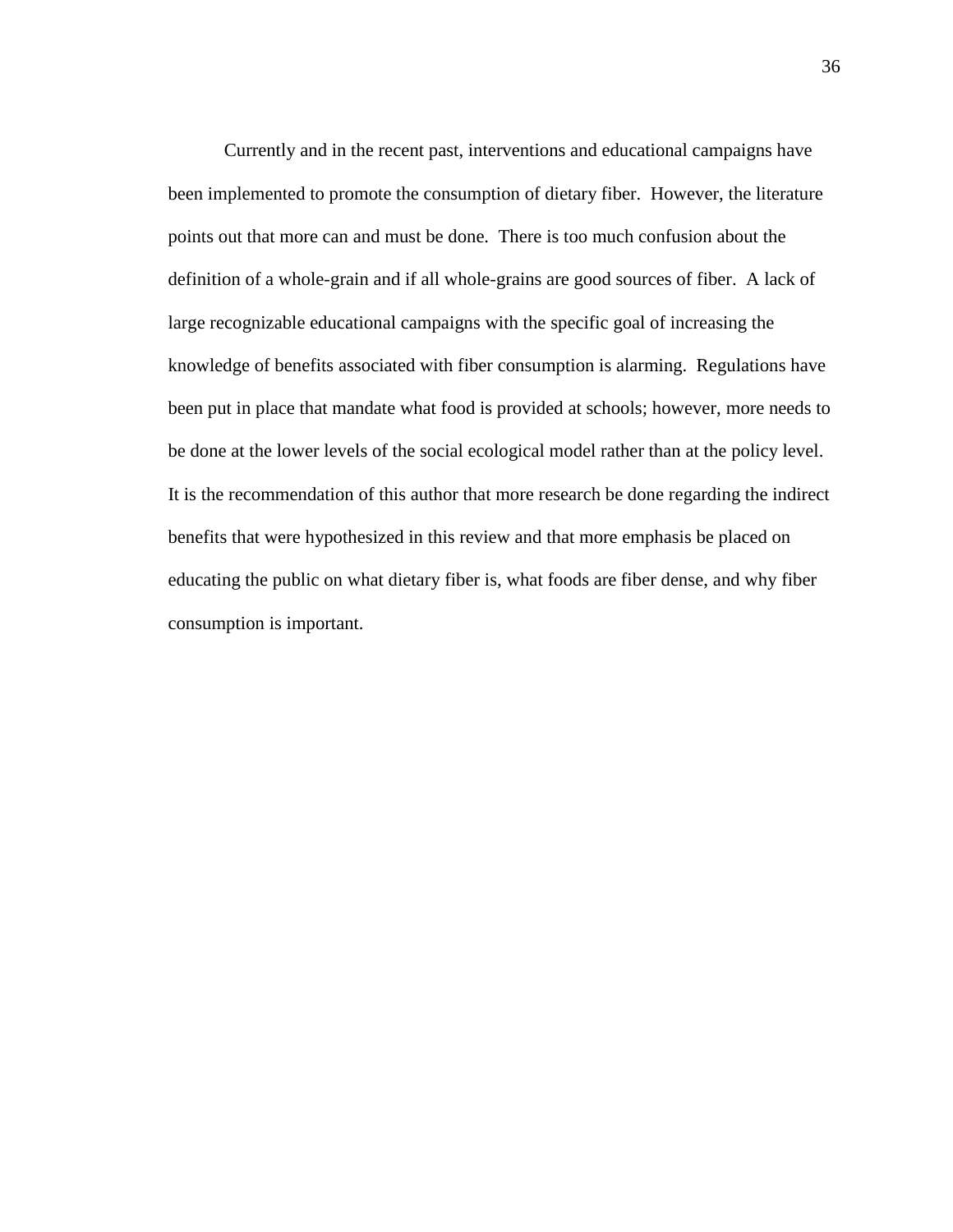# Reference List

- Adult Obesity Facts, (2013). Centers for Disease Control and Prevention. Retrieved February 3, 2014 from<http://www.cdc.gov/obesity/data/adult.html>
- Anderson, J. W., Baird, P., Davis Jr, R. H., Ferreri, S., Knudtson, M., Koraym, A., ... & Williams, C. L. (2009). Health benefits of dietary fiber. *Nutrition Reviews*, *67*(4), 188-205. doi: 10.1111/j.1753-4887.2009.00189
- Anderson, J. W., Jones, A. E., & Riddell-Mason, S. (1994). Ten different dietary fibers have significantly different effects on serum and liver lipids of cholesterol-fed rats. *The Journal of Nutrition*, *124*(1), 78-83. doi: 0022-3166/94
- Bhattarai, N., Prevost, A. T., Wright, A. J., Charlton, J., Rudisill, C., & Gulliford, M. C. (2013). Effectiveness of interventions to promote healthy diet in primary care: Systematic review and meta-analysis of randomised controlled trials. *BMC Public Health*, *13*(1), 1203. doi: 10.1186/1471-2458-13-1203
- Burke, V., Hodgson, J. M., Beilin, L. J., Giangiulioi, N., Rogers, P., & Puddey, I. B. (2001). Dietary protein and soluble fiber reduce ambulatory blood pressure in treated hypertensives. *Hypertension*, *38*(4), 821-826. doi: 10.1161/hy1001.092614
- Cerebrovascular Disease or Stroke, (2011). Centers for Disease Control and Prevention. Retrieved February 7, 2014 from http://<http://www.cdc.gov/nchs/fastats/stroke.htm>
- Chandalia, M., Garg, A., Lutjohann, D., von Bergmann, K., Grundy, S. M., & Brinkley, L. J. (2000). Beneficial effects of high dietary fiber intake in patients with type 2 diabetes mellitus. *New England Journal of Medicine*, *342*(19), 1392-1398.
- Cho, S. S., Qi, L., Fahey, G. C., & Klurfeld, D. M. (2013). Consumption of cereal fiber, mixtures of whole grains and bran, and whole grains and risk reduction in type 2 diabetes, obesity, and cardiovascular disease. *The American Journal of Clinical Nutrition*, *98*(2), 594-619. doi: 10.3945/ajcn.113.067629.
- Cicero, A. F., Derosa, G., Manca, M., Bove, M., Borghi, C., & Gaddi, A. V. (2007). Different effect of psyllium and guar dietary supplementation on blood pressure control in hypertensive overweight patients: A six-month, randomized clinical trial. *Clinical and Experimental Hypertension*, *29*(6), 383-394. doi: 10.1080/10641960701578378
- Clemens, R., Kranz, S., Mobley, A. R., Nicklas, T. A., Raimondi, M. P., Rodriguez, J. C., ... & Warshaw, H. (2012). Filling America's fiber intake gap: Summary of a roundtable to probe realistic solutions with a focus on grain-based foods. *The Journal of Nutrition*, *142*(7), 1390S-1401S. doi: 10.3945/jn.112.160176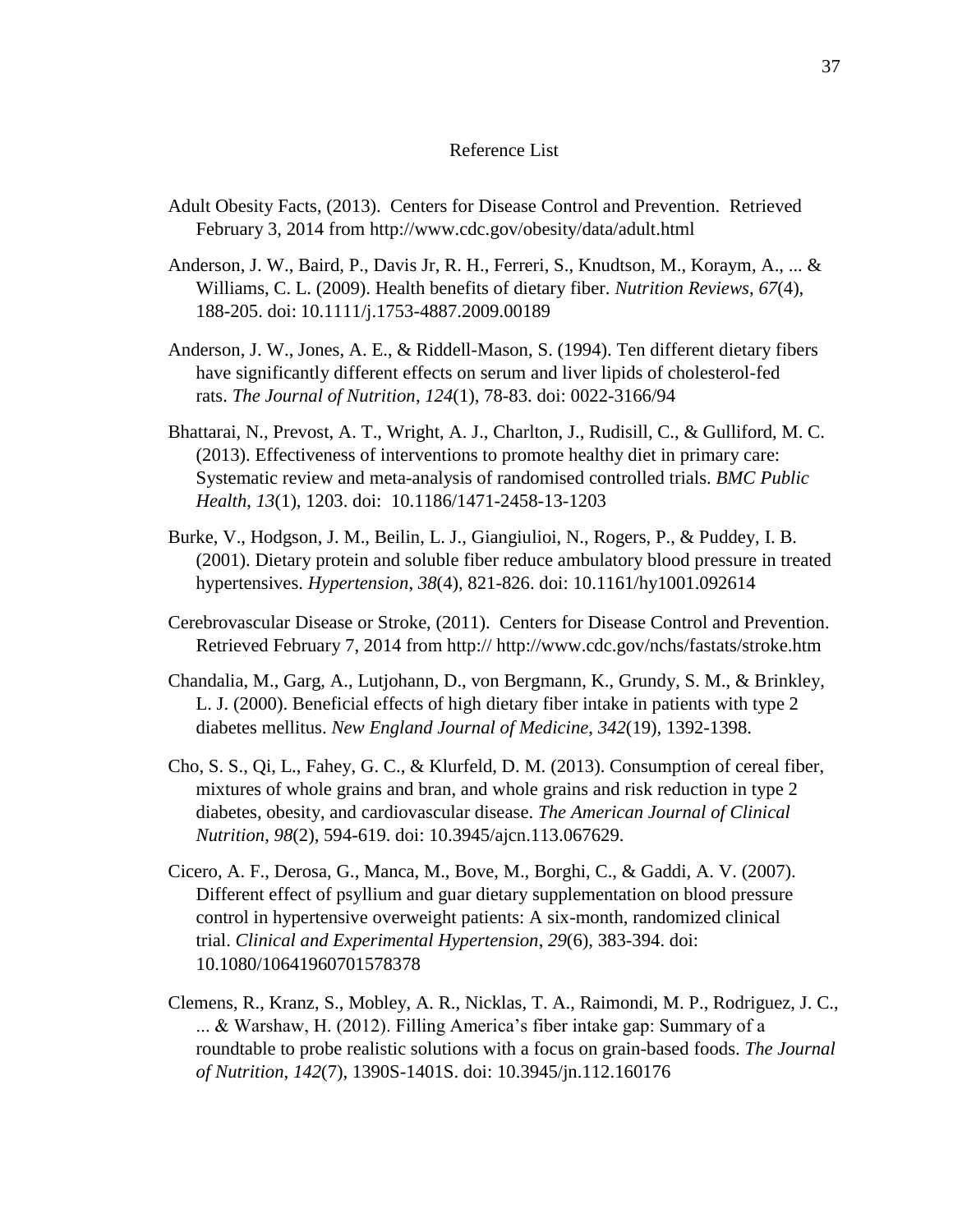- Data and Statistics about Diabetes. (2013). *American Diabetes Association*. Retrieved from http://professional.diabetes.org/admin/UserFiles/0%20- %20Sean/FastFacts%20March%202013.pdf
- Du, H., Boshuizen, H. C., Forouhi, N. G., Wareham, N. J., Halkjær, J., Tjønneland, A., ... & Feskens, E. J. (2010). Dietary fiber and subsequent changes in body weight and waist circumference in European men and women. *The American Journal of Clinical Cutrition*, *91*(2), 329-336. doi: 10.3945/ajcn.2009.28191
- Duvall, M. (2009). Dietary Fiber Definition Debate: Progress But No Resolution At FDA. *Influential Joint Food Standards Program Reaches Agreement on New Definition for Dietary Fiber: Environmental and Natural Resources Law, Attorneys, Beveridge & Diamond*. Retrieved February 3, 2014, from <http://www.bdlaw.com/news-648.html>
- Epstein, L. H., Dearing, K. K., Roba, L. G., & Finkelstein, E. (2010). The influence of taxes and subsidies on energy purchased in an experimental purchasing study. *Psychological Science*, *21*(3), 406-414. doi:10.1177/0956797610361446
- Galisteo, M., Duarte, J., & Zarzuelo, A. (2008). Effects of dietary fibers on disturbances clustered in the metabolic syndrome. *The Journal of Nutritional Biochemistry*, *19*(2), 71-84. doi:10.1016/j.jnutbio.2007.02.009
- Hiza, H., Fungwe, T., & Bente, L. (2007). Trends in Dietary Fiber in the U.S. Food Supply;Sales of Grain Products. *Center for Nutrition Policy and Promotion*. Retrieved February 14, 2014 from <http://www.cnpp.usda.gov/Publications/FoodSupply/FiberFactSheet.pdf>
- Howarth, N. C., Saltzman, E. and Roberts, S. B. (2001). Dietary fiber and weight regulation*. Nutrition Reviews*, 59: 129–139. doi: 10.1111/j.1753-4887.2001.tb07001
- Howden, L. (2011). Retrieved February 7, 2014 from <http://www.census.gov/prod/cen2010/briefs/c2010br-03.pdf>
- Lanza, E., Jones, D. Y., Block, G., & Kessler, L. (1987). Dietary fiber intake in the US population. *The American Journal of Clinical Nutrition*, *46*(5), 790-797.
- Liu, S., Willett, W. C., Manson, J. E., Hu, F. B., Rosner, B., & Colditz, G. (2003). Relation between changes in intakes of dietary fiber and grain products and changes in weight and development of obesity among middle-aged women. *The American Journal of Clinical Nutrition*, *78*(5), 920-927.
- Ma, Y., Griffith, J. A., Chasan-Taber, L., Olendzki, B. C., Jackson, E., Stanek, E. J., ... & Ockene, I. S. (2006). Association between dietary fiber and serum C-reactive protein. *The American Journal of Clinical Nutrition*, *83*(4), 760-766.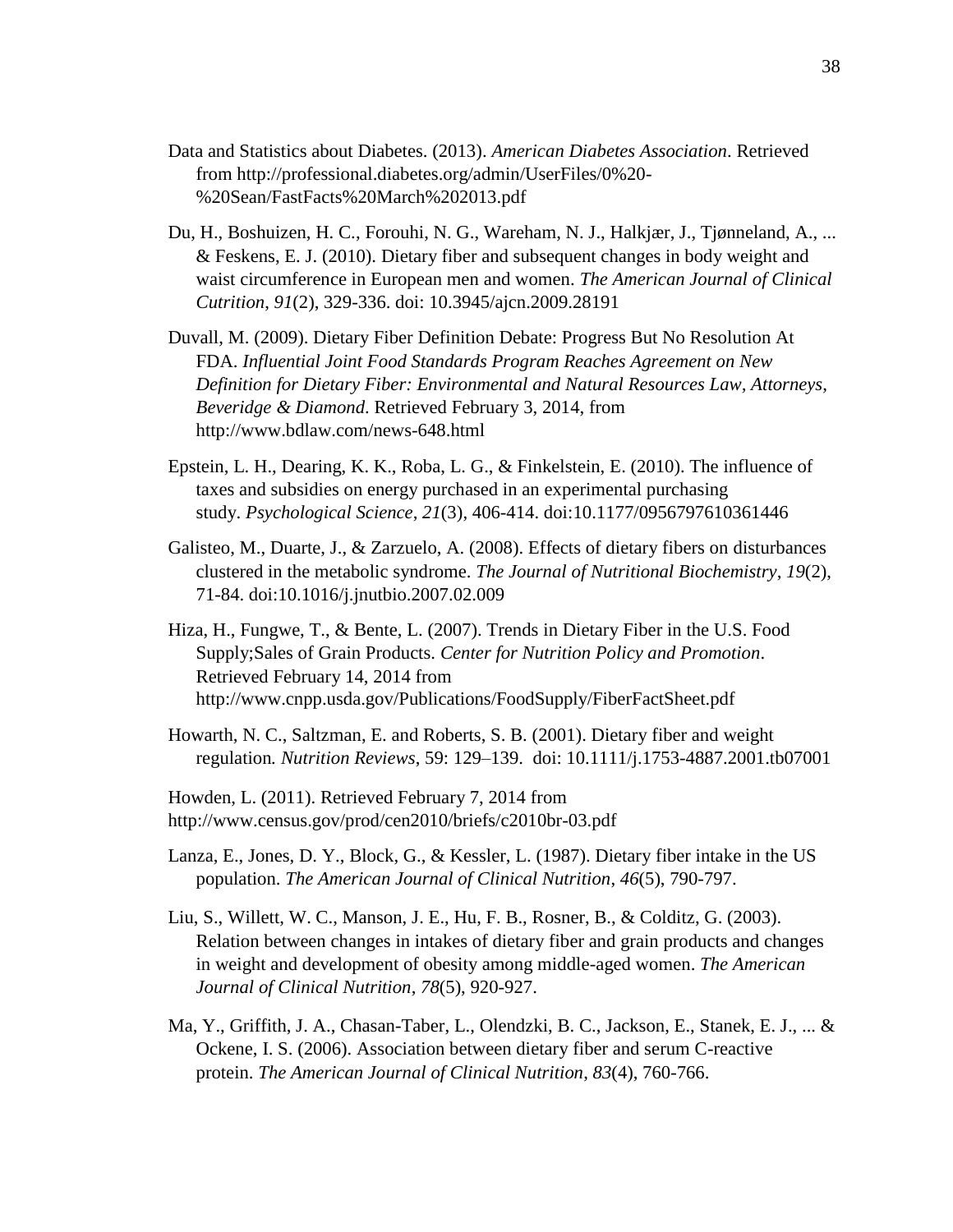- Marlett, J. A., McBurney, M. I., & Slavin, J. L. (2002). Position of the American Dietetic Association: health implications of dietary fiber. *Journal of the American Dietetic Association*, *102*(7), 993-1000. doi: 10.1016/S0002-8223(02)90228-2
- Mayo Clinic. (2012). Dietary fiber: Essential for a healthy diet. Retrieved February 3, 2014 from<http://www.mayoclinic.com/health/fiber/NU00033>
- McLeroy, K. R., Bibeau, D., Steckler, A., & Glanz, K. (1988). An ecological perspective on health promotion programs. *Health Education & Behavior*, *15*(4), 351-377. doi: 10.1177/109019818801500401
- Merriam-Webster (n.d.). Retrieved February 3, 2014 from http://www.merriamwebster.com/
- Meyer, K. A., Kushi, L. H., Jacobs, D. R., Slavin, J., Sellers, T. A., & Folsom, A. R. (2000). Carbohydrates, dietary fiber, and incident type 2 diabetes in older women. *The American Journal of Clinical Nutrition*, *71*(4), 921-930.
- Montonen, J., Knekt, P., Järvinen, R., Aromaa, A., & Reunanen, A. (2003). Whole-grain and fiber intake and the incidence of type 2 diabetes. *The American Journal of Clinical Nutrition*, *77*(3), 622-629.
- Mozaffarian, D., Kumanyika, S. K., Lemaitre, R. N., Olson, J. L., Burke, G. L., & Siscovick, D. S. (2003). Cereal, fruit, and vegetable fiber intake and the risk of cardiovascular disease in elderly individuals. *JAMA: The Journal of the American Medical Association*, *289*(13), 1659-1666. doi:10.1001/jama.289.13.1659
- Murphy, S. L., Xu, J., & Kochanek, K. D. (2013). Deaths: Final data for 2010. *National Vital Statistics Reports*, *61*(4).
- Park, Y., Hunter, D. J., Spiegelman, D., Bergkvist, L., Berrino, F., van den Brandt, P. A., ... & Smith-Warner, S. A. (2005). Dietary fiber intake and risk of colorectal cancer. *JAMA: The Journal of the American Medical Association*, *294*(22), 2849- 2857. doi:10.1001/jama.294.22.2849
- Pereira, M. A., O'Reilly, E., Augustsson, K., Fraser, G. E., Goldbourt, U., Heitmann, B. L., ... Ascherio, A. (2004). Dietary fiber and risk of coronary heart disease: A pooled analysis of cohort studies. *Archives of Internal Medicine*, *164*(4), 370. doi:10.1001/archinte.164.4.370
- Salas-Salvadó, J., Farrés, X., Luque, X., Narejos, S., Borrell, M., Basora, J., ... & Fiber in Obesity-Study Group. (2008). Effect of two doses of a mixture of soluble fibres on body weight and metabolic variables in overweight or obese patients: A randomised